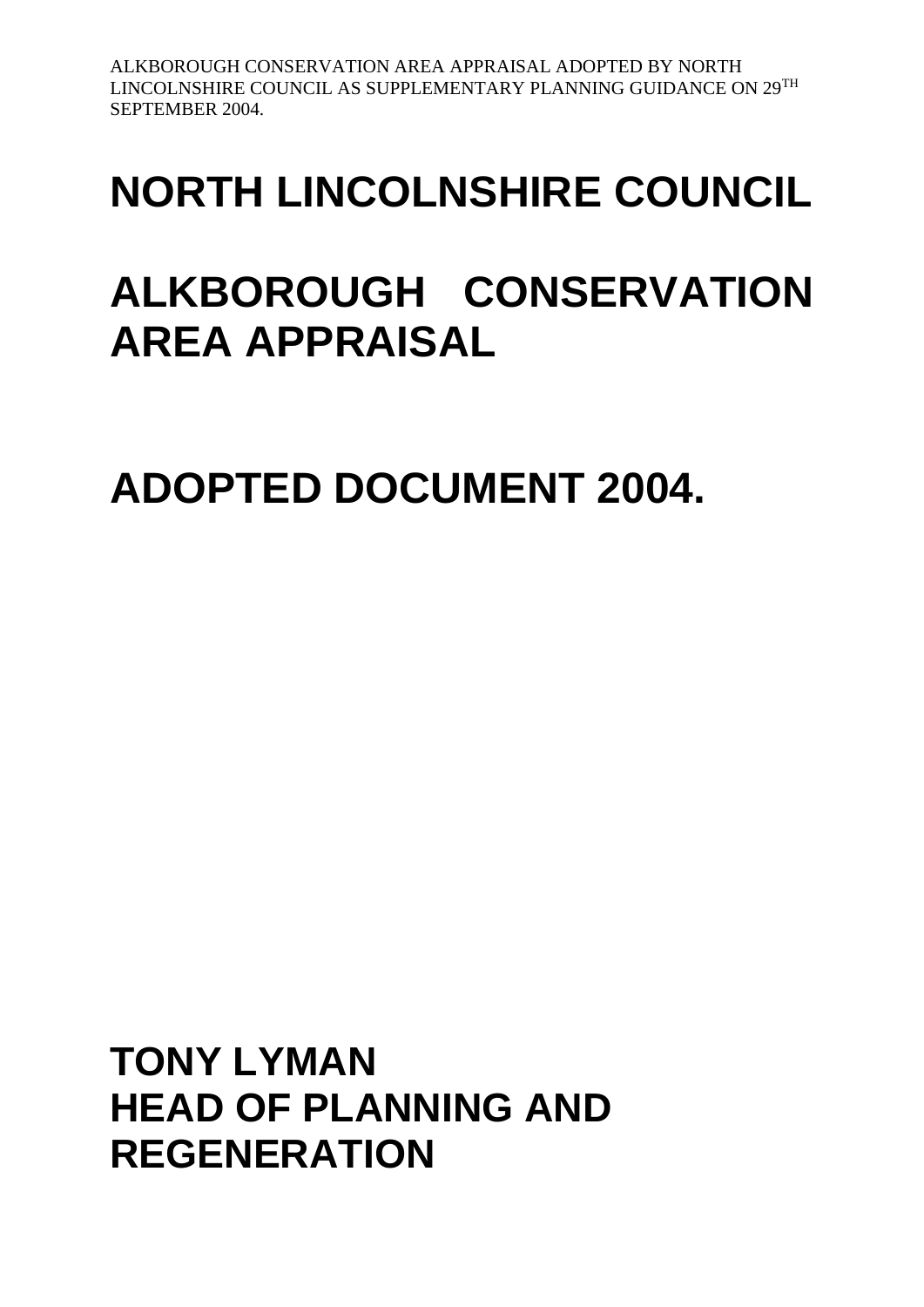## **Contents**

## **1. Introduction**

**2. Legislative background**

## **3. Location and Landscape Setting**

- 3.1 Location
- 3.2 Landscape setting
- 3.3 Geology and building materials

## **4. History and development**

- 4.1 History
- 4.2 Archaeology
- 4.3 Historic landscapes/parks/gardens
- 4.4 Effect of historical development on the plan form of Alkborough

## **5. Character and appearance**

- 5.1 General
- 5.2 Relationship to setting
- 5.3 Activity and uses
- 5.4 Open spaces, trees and vistas
- 5.5 Building materials and architectural styles
- 5.6 Listed buildings
- 5.7 Buildings of Townscape Merit

## **6. Area Analysis**

- 6.1 General
- 6.2 The Five Areas
	- 1) Churchyard, Churchside and Church View
	- 2) The figure-of-eight plan
	- 3) Property to the north of the church
	- 4) Julian's Bower and Countess Close
	- 5) Walcot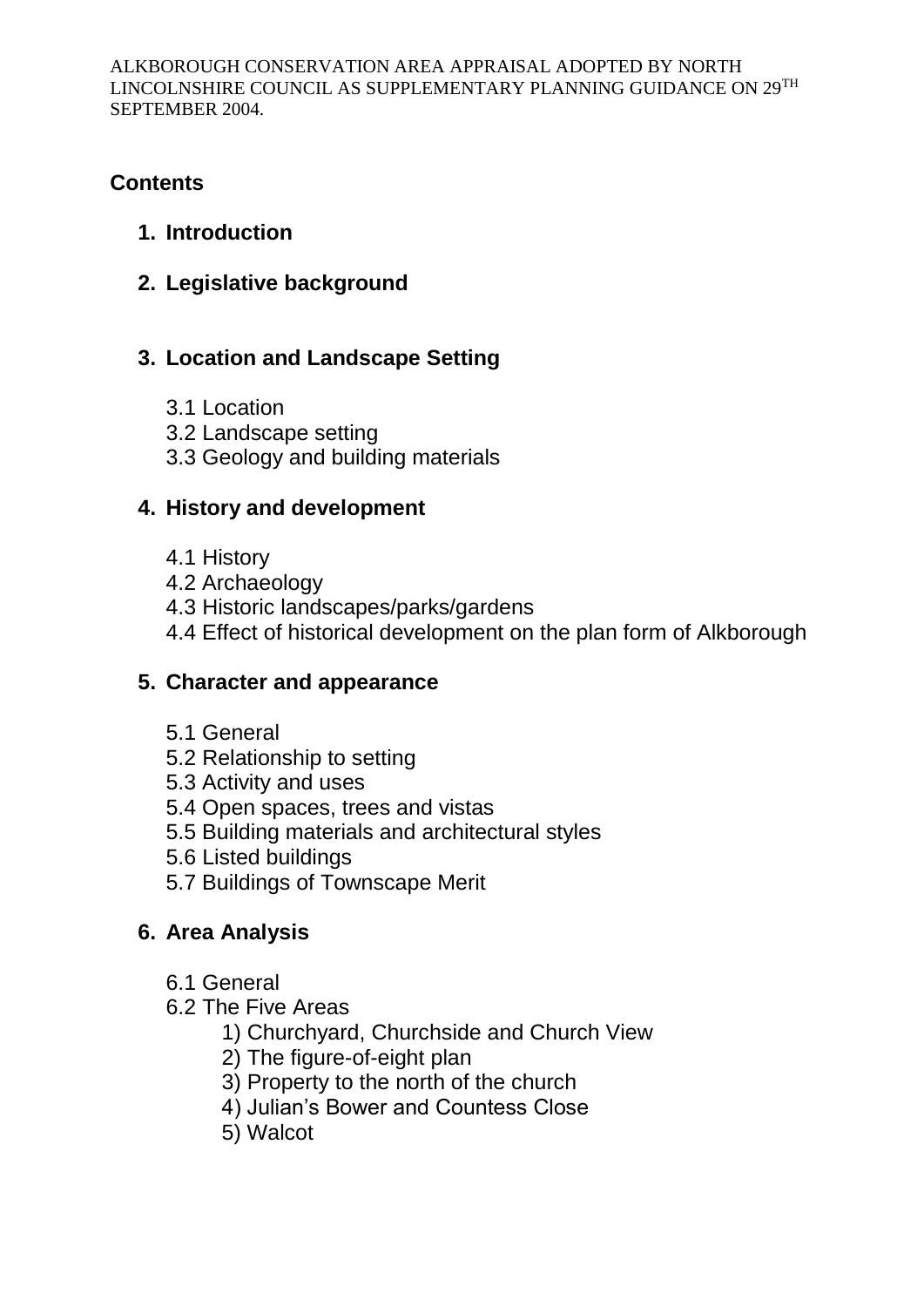## **7. Problems and pressures**

- 7.1 General
- 7.2 Buildings that have a negative impact on the conservation area Alkborough Conservation Area Appraisal March 2002 3
- 7.3 Buildings-at-risk
- 7.4 Sites that have a negative impact on the conservation area
- 7.5 Alterations to historic buildings
- 7.6 New development within the conservation area
- 7.7 Street audit
- 7.8 Summary

## **8. Recommendations**

- 8.1 General
- 8.2 Buildings-at-risk survey
- 8.3 Trees
- 8.4 Development control including Article 4 directions
- 8.5 Environmental and street improvements
- 8.6 Alkborough Conservation Area boundary review

## **9. Useful names and addresses**

## **10. Bibliography**

## **Maps:**

Map showing Conservation Area boundary, Listed Buildings; Buildings of Townscape Merit and Scheduled Ancient Monuments.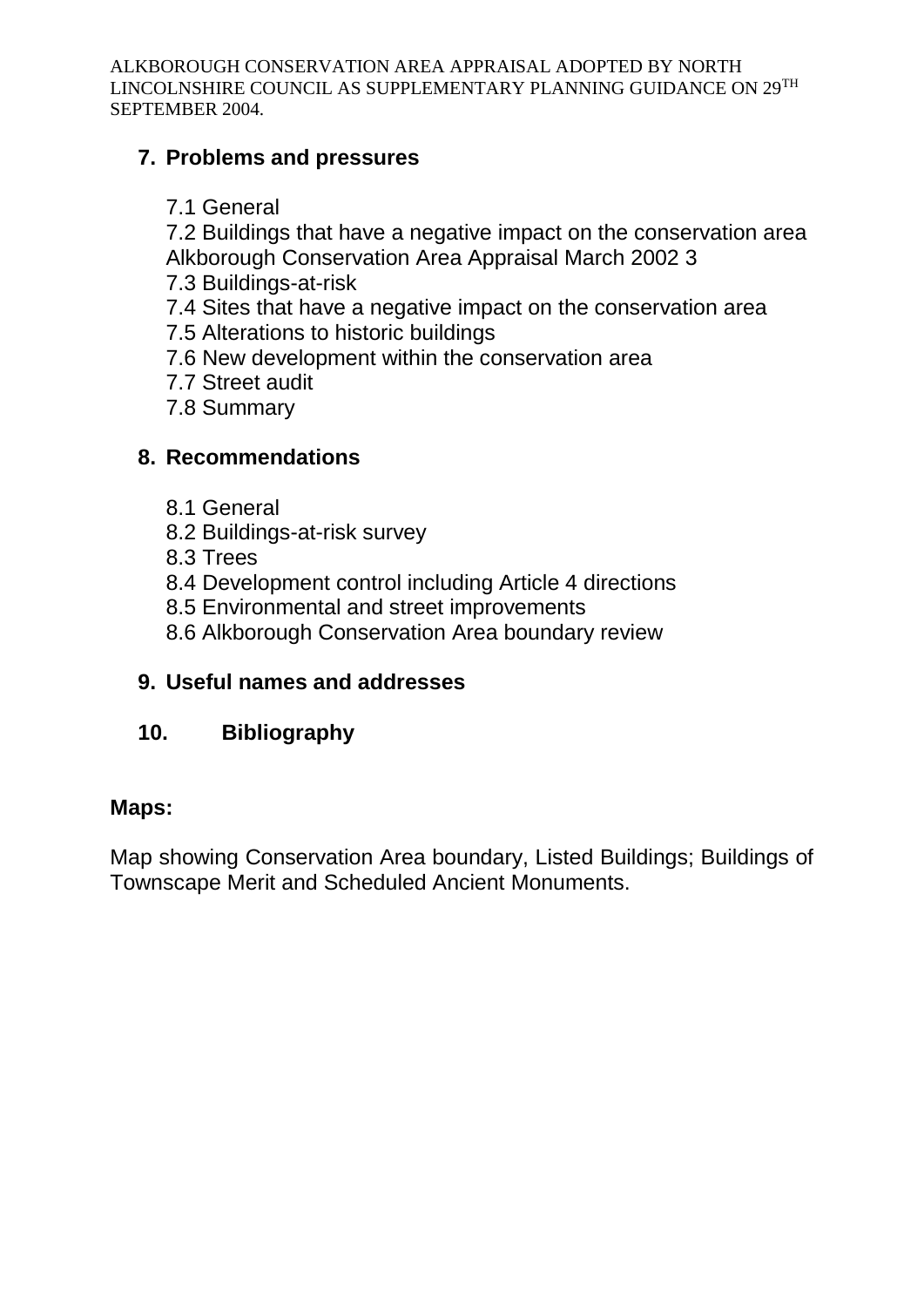## **1 Introduction**

Alkborough is a small village in a strategic position overlooking the River Trent where it joins the Ouse to discharge into the Humber. Once the settlement was more accessible by river than by road, an historical fact that is still reflected in the settlements relative isolation on the road network.

The village has Saxon origins that are evident in the Church of St John the Baptist, much of the existing fabric of the building however, mostly dates from the enclosures of the late 18th century when Alkbrough was developed as the estate village for the Goulton family of Walcot Hall.

The conservation area includes the planned core of the village immediately south of the church, an area of lower density building to the north, and the hamlet of Walcot to the south. This is North Lincolnshire's largest conservation area by area, including, as it does, the emparked landscape laid out for Walcot Old and New Halls.

Also included within the area are two nationally important ancient monuments; a turf maze, known as Julian's Bower, and; an extensive earthwork (thought at the time of writing to be of medieval origins), known as Countess Close.

The modest buildings within the planned core of the estate village share a common use of limestone and red brick with pantiled roofs. A typical form is the single storey cottage with a window to either side of a central door, though several have since been raised or extended. Links with the countryside are ever present in the form of green verges in the streets, mature trees and farmyards contained within the fabric of the wider village.

This appraisal will assess the special interest, both architectural and historical, of Alkborough. The history of the village, and its present appearance and character will be described, its problems analysed, and a number of recommendations put forward which will be considered by North Lincolnshire Council for implementation after full public consultation.

This document and Policies included within a separate document will upon adoption by the Council form part of the Supplementary Planning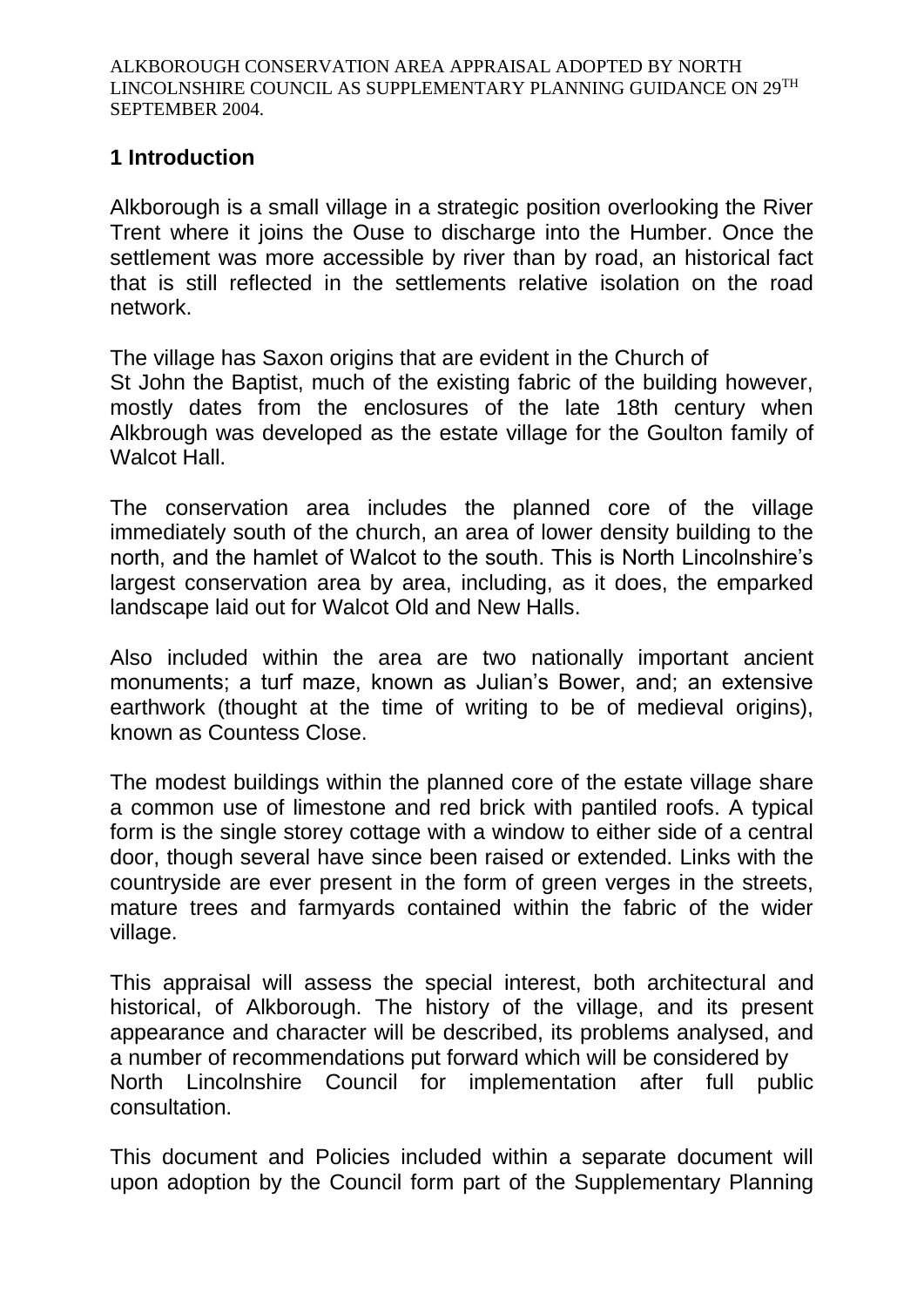Guidance for the conservation area. They will therefore be a material consideration when determining applications for development, defending appeals or proposing works for the preservation or enhancement of the area. Both documents will therefore be a useful source of information for owners, agents, applicants and members of the public who live or work in Alkborough.

## **2 Legislative background.**

The former Glanford Borough Council designated a conservation area for Alkborough in 1970. The boundary was tightly drawn to cover just the historic village centre from the church to Countess Close. In 1980 it was extended to include properties to the north of the church and southwards to include the neighboring settlement of Walcot. There are only two minor proposals in this appraisal for further alteration of the conservation area boundary to take account of changes to the curtilage of Prospect Farm and to rationalise the conservation area boundary line behind Holme Farm and Spring Gate Farm.

A conservation area is '*an area of special architectural or historic interest the character or appearance of which it is desirable to preserve or enhance'* (Section 69 of the Planning (Listed Buildings and Conservation Areas) Act 1990). The Council is obliged by Section 71 of the same Act '*to formulate and publish proposals for the preservation and enhancement of any parts of their area, which are conservation areas'*, and this appraisal fulfils this statutory duty.

In making decisions on future development within a conservation area, the Council must '*pay attention to the desirability of preserving or enhancing the character or appearance of the area'* (Section 72 of the Act). This should ensure that harmful change is not allowed, but some changes, normally not requiring planning permission (known as permitted development rights) can continue to erode the special interest of the conservation area. These rights, which apply to single-family houses, can be controlled by the serving of an Article 4 Direction, enabling the Council to require a planning application for minor alterations such as replacement windows and doors. A Direction already exists for the area covered by the original designation and this appraisal includes a recommendation to extend this control to the whole of the existing conservation area.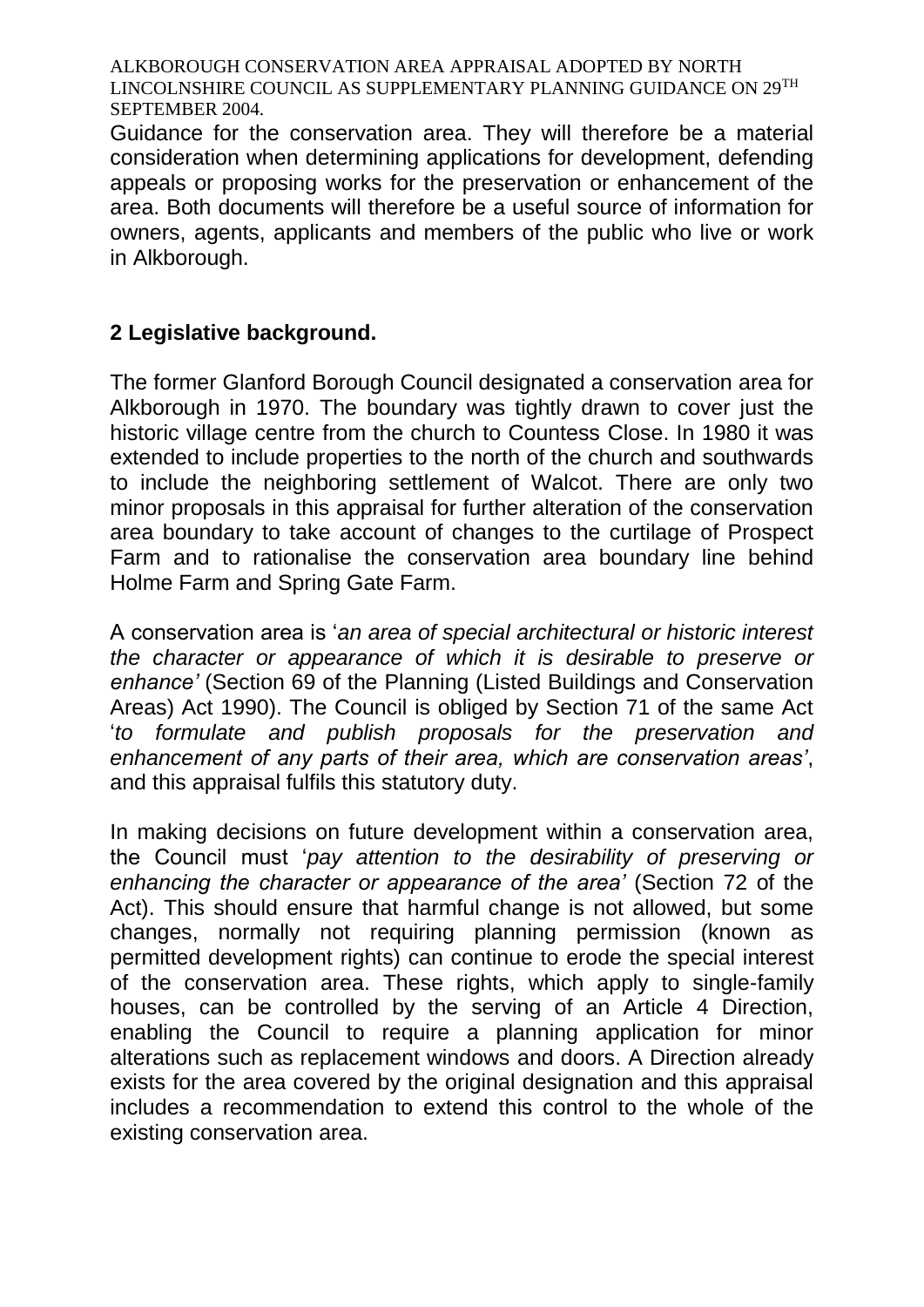Government policy is set out in Planning Policy Guidance Note No.15 (PPG15 – Planning and the Historic Environment). On demolition, this states, '*The general presumption should be in favour of retaining buildings which make a positive contribution to the character or appearance of a conservation area*.' This appraisal identifies the buildings that make a positive contribution as Buildings of Townscape Merit (see Map.).

## **3 Location and Landscape Setting**

## **3.1 Location**

Alkborough is a small village, with a population of less than 600, situated some 7 miles north of Scunthorpe. It occupies a commanding position on the western escarpment overlooking the Trent Falls where the River Trent and the River Ouse combine and discharge into the Humber. Several settlements In this area where once more accessible by river than by road and Alkbrough now shares a remoteness on the existing road netwiork with other riverside settlements, such as Whitton and Winteringham to the east and Burton-upon-Stather to the south.

## **3.2 Landscape Setting.**

The area north of Scunthorpe, in the angle of the Trent and Humber, is characterised by two ridges running from north to south, each with a steep scarp to the west and a gentle dip slope to the east. Alkborough and Burton-upon-Stather are the main settlements on the western ridge. Between them, the scarp is a cliff-like drop of 60 metres to the River Trent. Northwest of Alkborough, there is a large triangular apron of lowlying farmland, known as The Flats, below the scarp at the junction of the Trent and the Humber.

To the west, the fields are largely arable, divided by hedges and drystone walls. There are occasional woods, but trees tend to be concentrated in the settlements providing shelter and privacy. The hilltop location provides spectacular views to the west across the Trent to the landscapes of Yorkshire and Nottinghamshire, where power stations are notable landmarks. Views to the east are of the next scarp before Winterton and Winteringham. The whole of the scarp slope and the parkland of Walcot are designated in the North Lincolnshire Local Plan as an area of High Landscape Value and a substantial part of this is also a Site of Importance for Nature Conservation.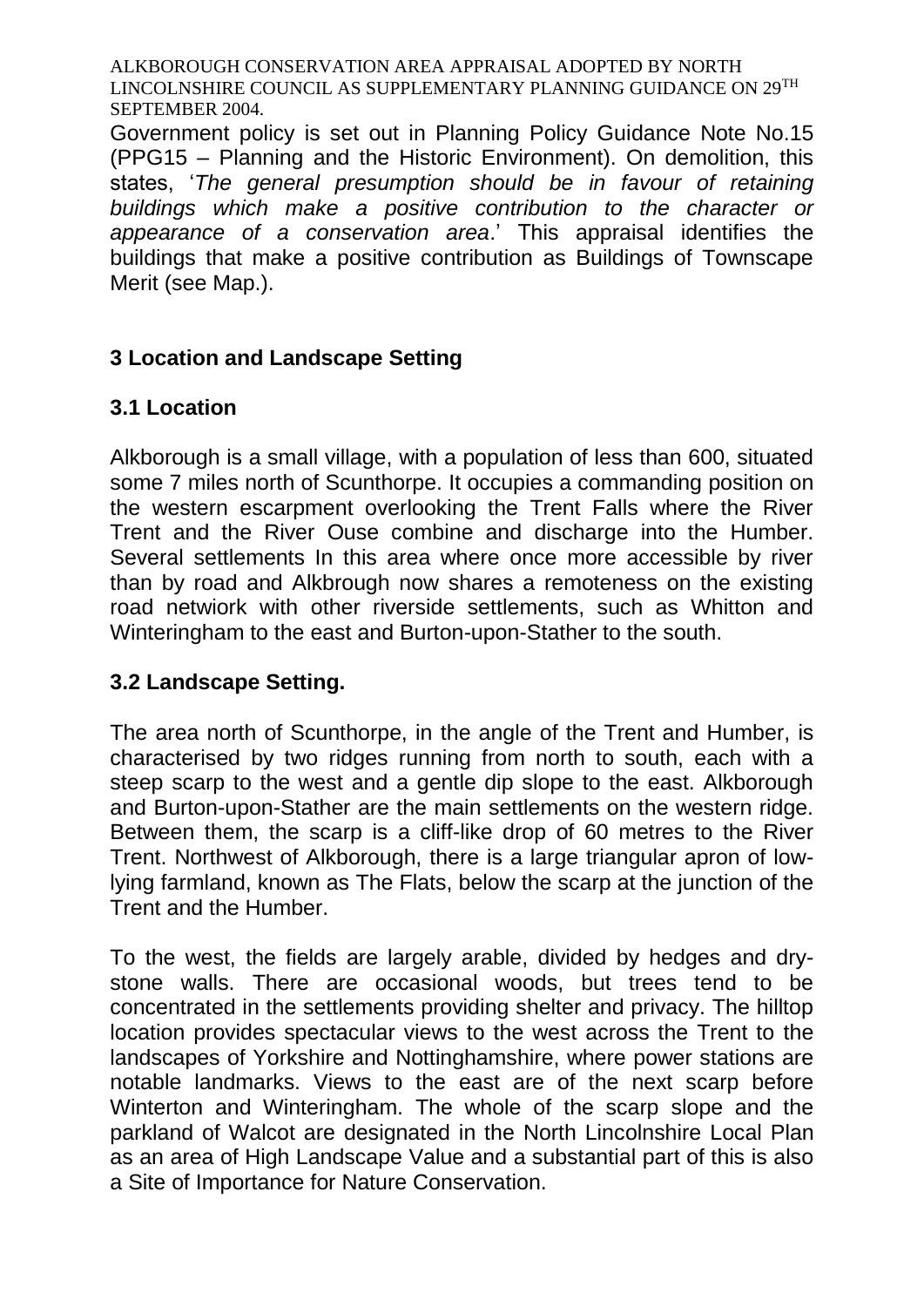#### **3.3 Geology and Building Materials.**

The two escarpments are made of Oolitic limestone. This is often stained with iron salts, being close to the Frodingham ironstone, giving a rusty brown colour. The local limestone was generally used in varying qualities as squared rubble, rubblestone walling and for drystone walls. For prestigious work, on the church for example, materials were often imported.

This simple geology is complicated by overlays of glacial boulder clays and alluvial silts from the river estuaries, which provided the materials for brick and tile making. Bricks started to be commonly used and made in Lincolnshire at the beginning of the 18th century and buildings before this time were either stone or timber, though little evidence of any timber building survives. There is however, good evidence for brick manufacture and usage in areas adjacent or associated with the Humber and trade inland by water much earlier than the 1700s.

The use of local stone persisted, with the gradual introduction of brick dressings to strengthen openings and corners, until industrial production and improved transport made brick more universal from the mid-19<sup>th</sup> century onwards.

Water reed and long straw would have been mainly used for roofing until the 18<sup>th</sup> century when clay pantiles became available, although again there is good evidence for the use of clay pantiles in the early  $17<sup>th</sup>$ Century. Clay for roofs, either as plain tiles or pantiles, is now the established tradition although some buildings have blue slate, which became fashionable with the railway age after the 1840s.

## **4 History and Development.**

## **4.1 History**

The village of Alkborough lies in a strategic position above the confluence of the Rivers Ouse and Trent, and a settlement has existed here since at least late Saxon times, as fabric in the base of the church tower attests. There was also a separate settlement at Walcot from the Middle Ages.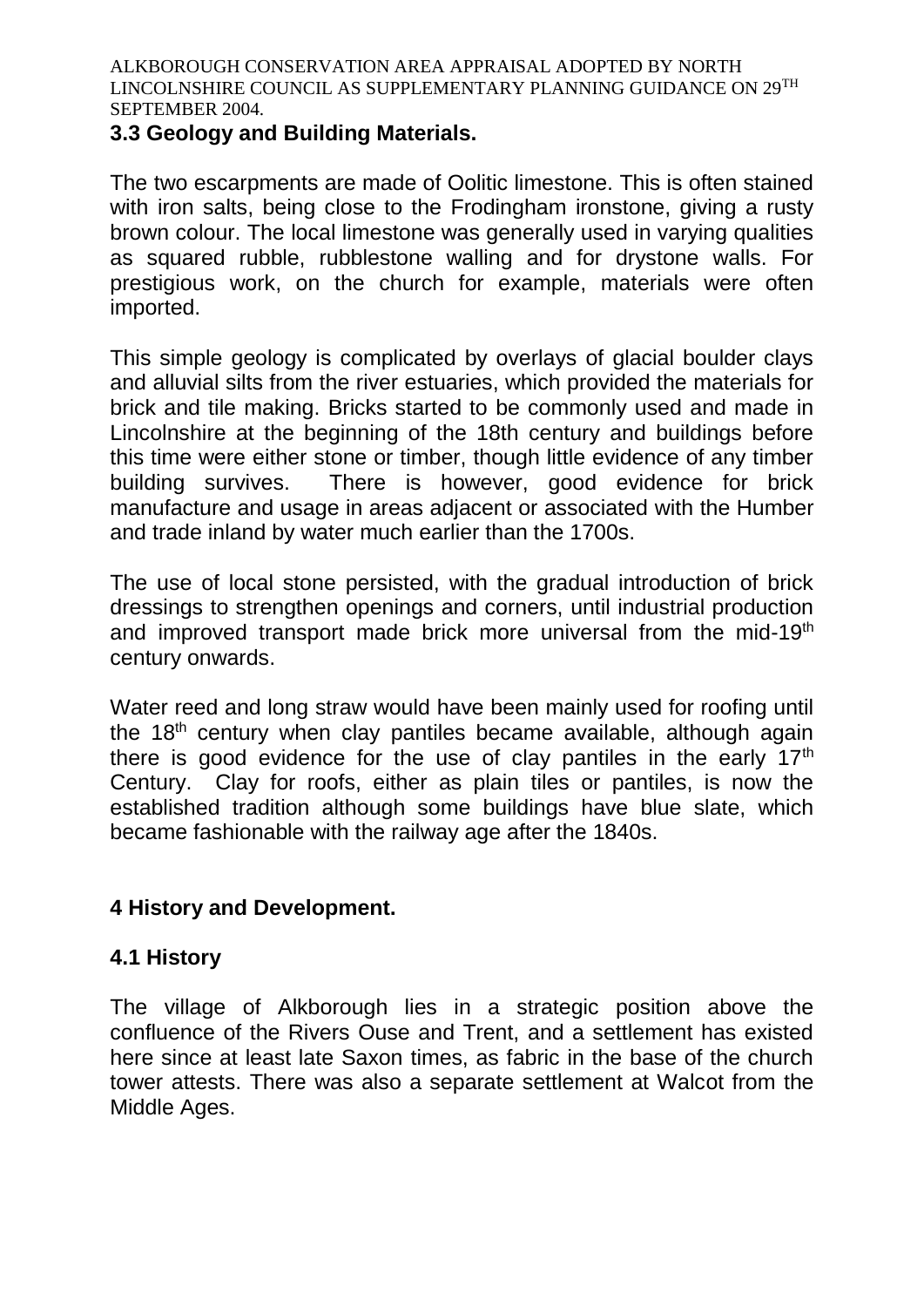Two early surviving features of Alkborough – Countess Close and Julian's Bower – have given rise to speculation about the origins of the village. In the 18th century, William Stukeley considered the earthworks of Countess Close to be a Roman entrenchment, although it is now considered to have been a fortified medieval steading. An archaeological investigation of the Close is underway at the time of writing (January 2004). The turf maze, Julian's Bower, has also been described as a 'Roman labyrinth' until more recent historical research has ascribed it to the early  $13<sup>th</sup>$  century.

Alkborough developed an agricultural economy, which, by the 17th century, had generated sufficient wealth to justify the building of Walcot Old Hall. Enclosure in the 1760s established the existing pattern of the village with several farms, such as College Farm, Holme Farm and Spring Gate Farm, fronting the main streets rather than being isolated on their holdings.

Enclosure also coincided with the building of Walcot Hall by Thomas Goulton who, with his successors, was a significant patron of the village. The Goultons provided an infants' school, later succeeded by their gift of the existing village school of 1874. They also provided a Reading Room in 1882 and the land for the 1905 Burial Ground.

In addition to the Church of St John the Baptist, Alkborough also supported a Primitive Methodist Chapel, built in 1827, and a Wesleyan Chapel of 1840. This is despite the population reaching a peak of 468 in 1851, which was not significantly exceeded until the late 20th century.

Until the late 19th century, Alkborough was connected as much by water as it was by road, with regular steam packets to Goole, Hull and Gainsborough. Since then, relative isolation on the road network has meant that there has been little change. The modernisation and intensification of farming has lead to the addition of more recent buildings to the existing farmyards and the demise of local services, such as the wheelwright, and newer housing has infilled gaps in the village streets. Local authority housing from the early 20th century has developed to the east of the village, while further housing later in the century has extended the village to the north.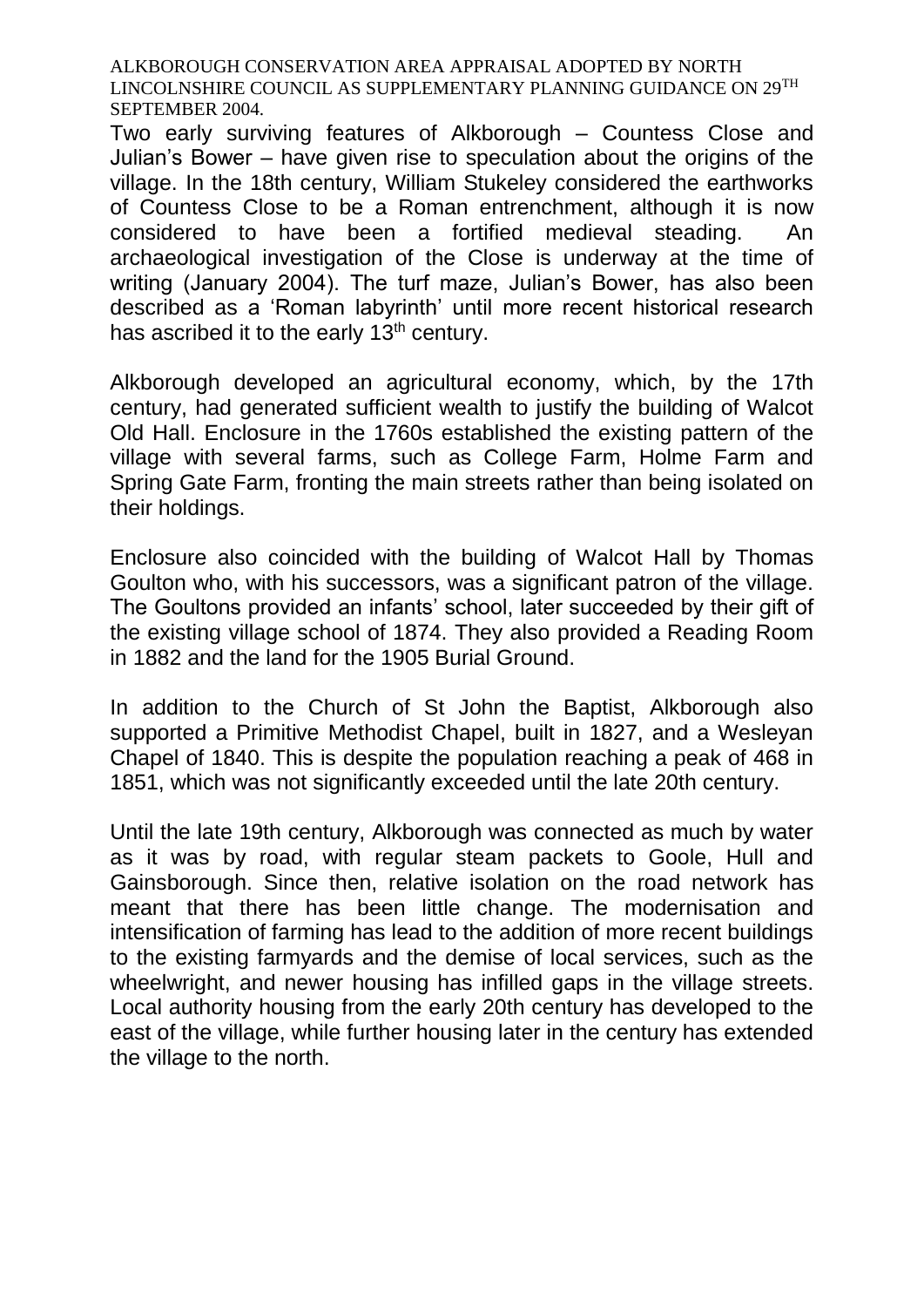## **4.2 Archaeology.**

Countess Close and Julian's Bower are afforded legal protection as scheduled ancient monuments. Pre-dating the Countess Close earthwork, finds from the adjacent field of a large quantity of pottery sherds dating from the 1st to 4th centuries Alkborough Conservation Area Appraisal March 2002 8 AD indicate that a Romano-British settlement occupied this area. In 1931, a pot containing a small hoard of Roman coins was dug up just to the south at Walcot Hall.

There is evidence for several other settlements dating to the late Iron Age and Romano-British periods (100BC- 409AD) dotted along the high ground overlooking the Rivers Trent and Ouse. Evidence for earlier prehistoric occupation was uncovered when a new drive from Walcot Hall was being constructed in 1920 and an Early Bronze Age (2350BC-1501BC) beaker vessel was found together with a boar's tusk and burnt bone.

At Kell Well just outside the conservation area at Walcot, flint arrowheads and other implements of the Neolithic period (4000BC-2351BC) including a stone axehead have been found.

The earthworks of the deserted medieval village at Walcot are now mostly ploughed out and are only visible on aerial photographs; the site has produced limestone building rubble and quantities of medieval and post-medieval pottery. The foundations of a medieval building were discovered during the construction of the southern end of the driveway to the Hall. These could be the remains of the house occupied by the priest who lived close to Walcot Chapel and Seminary, built in 1147AD by the Abbot of Peterborough these buildings may be located in the Park nearby.

Physical evidence for the medieval settlement of Alkborough has come from the site at College Farm, adjacent to Countess Close. Here, building debris of limestone, tile, burnt stone and areas of clay floors were uncovered when a pasture close was ploughed up in the 1960s.

Pottery finds demonstrate that these house sites were occupied from the 13th to 16th centuries. This may previously have been the site of a small cell of Benedictine monks founded in 1052AD by Spalding Priory. The monks were recalled to Spalding in 1220AD when the Priory buildings at Alkborough appear to have fallen into secular hands.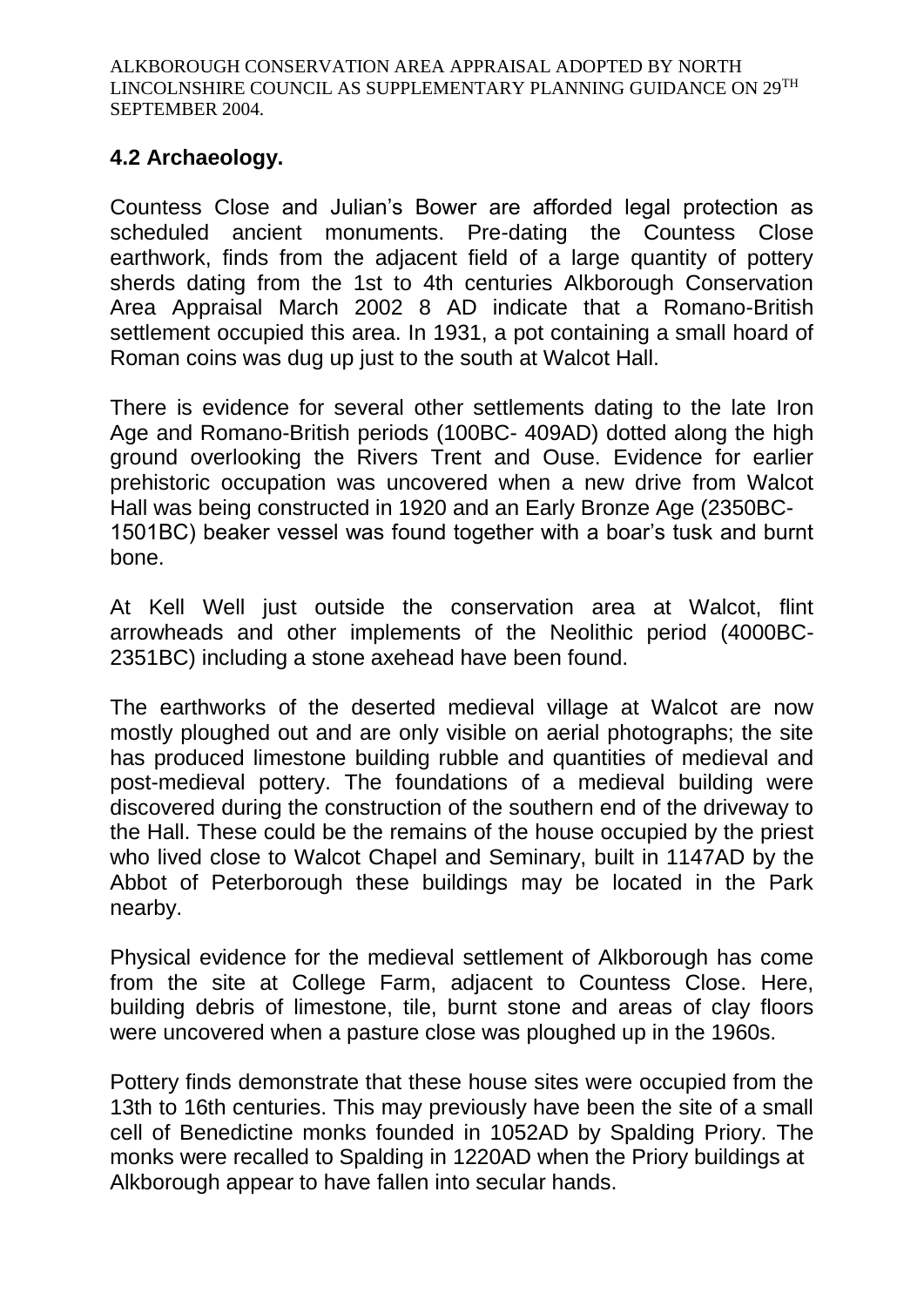#### **4.3 Historic landscapes/parks/gardens.**

There are no formally registered parks or gardens in the area, however, the parkland landscape from Countess Close southwards is clearly a significant part of the 18<sup>th</sup> and 19th century development of the Goulton estate.

## **4.4 Effect of historical development on the plan form of Alkborough.**

The almost circular shape of the churchyard suggests a pre-Christian site. From this focal point, Front Street develops a width of marketplace proportion although there is no suggestion of a market charter. Back Street, as the name implies, is of inferior dimension completing the rectangular plan, while Cross Street enables the centre of this shape to be used.

This figure-of-eight plan was certainly established by the 18<sup>th</sup> century although how it served to connect the church and Countess Close in the Middle Ages is unclear. Historical property tended to be built fronting directly onto the street giving a direct relationship between street and building line, while later development differs in being set back within its plot.

There are several routes from the centre of the settlement, which are clearly ancient routes to other local centers and places of economic and cultural importance such as Whitton to the northeast, the Trent Flats, Burton upon Stather, Winteringham and West Halton. By contrast Walcot, is a typical country estate with the old and new houses of the 17th and 18th centuries set in parkland with the home farm. Whether the medieval village of Walcot was deliberately destroyed in order to create the planned parkland setting, as was often the case, has yet to be confirmed.

## **5 Character and Appearance.**

## **5.1 General.**

Alkborough retains a character formed by the consistent use of limestone, red brick and pantiles on buildings fronting softly informal streets with a background of mature trees and hedges.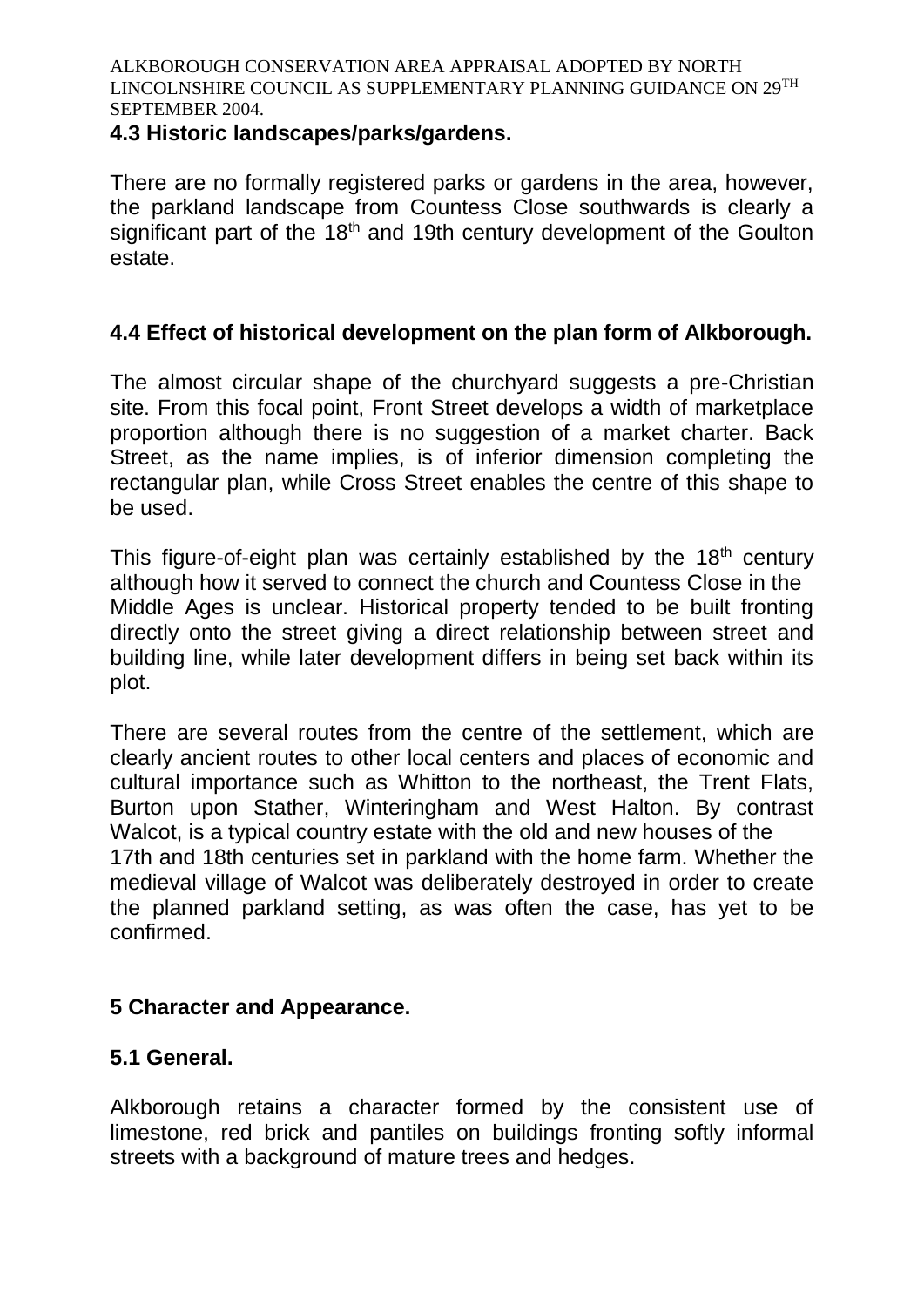The village can be divided into five elements: the churchyard and the property fronting it; the figure-of-eight plan; property to the north of the church; the ancient monuments of Julian's Bower and Countess Close; and Walcot. Each of these areas is described in detail in Section 6 below.

## **5.2 Relationship to Setting.**

There are constant reminders of the strategic scarp-top location in the dramatic views that open out, particularly to the west and north. The church tower dominates views across open countryside towards the village. It is notable that the tower is also the main landmark to be seen from below the scarp face. Most of the historical development, in Back Street for instance, is set back from the edge and little recent building has intruded upon this view.

It is also characteristic that the built form of the village is masked, in views from outside it, by trees and hedges. The distinctiveness of the village is, therefore, vulnerable to any development that extends beyond that envelope.

## **5.3 Activity and Uses.**

The primary land-use in Alkborough is residential and for modern purposes this must include a substantial element of outward commuting, as there is little employment within the village other than farming which, of course survives with increasing mechanisation and decreasing manpower. The integration of active farmyards into the fabric of the village is an essential facet of its character.

Other uses include the school, the church, the village shop and the Coronation Club.

## **5.4 Open Spaces, Trees and Vistas.**

The relationship of the village and the countryside is heightened by the mature trees and hedges that tend to occur in back gardens, rather than on the streets. There are notable yew trees in the churchyard and deciduous species along the scarp edge and on the north side of Countess Close, providing a backdrop to properties in Back Street. Particularly uncharacteristic are the Leyland Cypresses that form dense over-high hedges around the Manor House.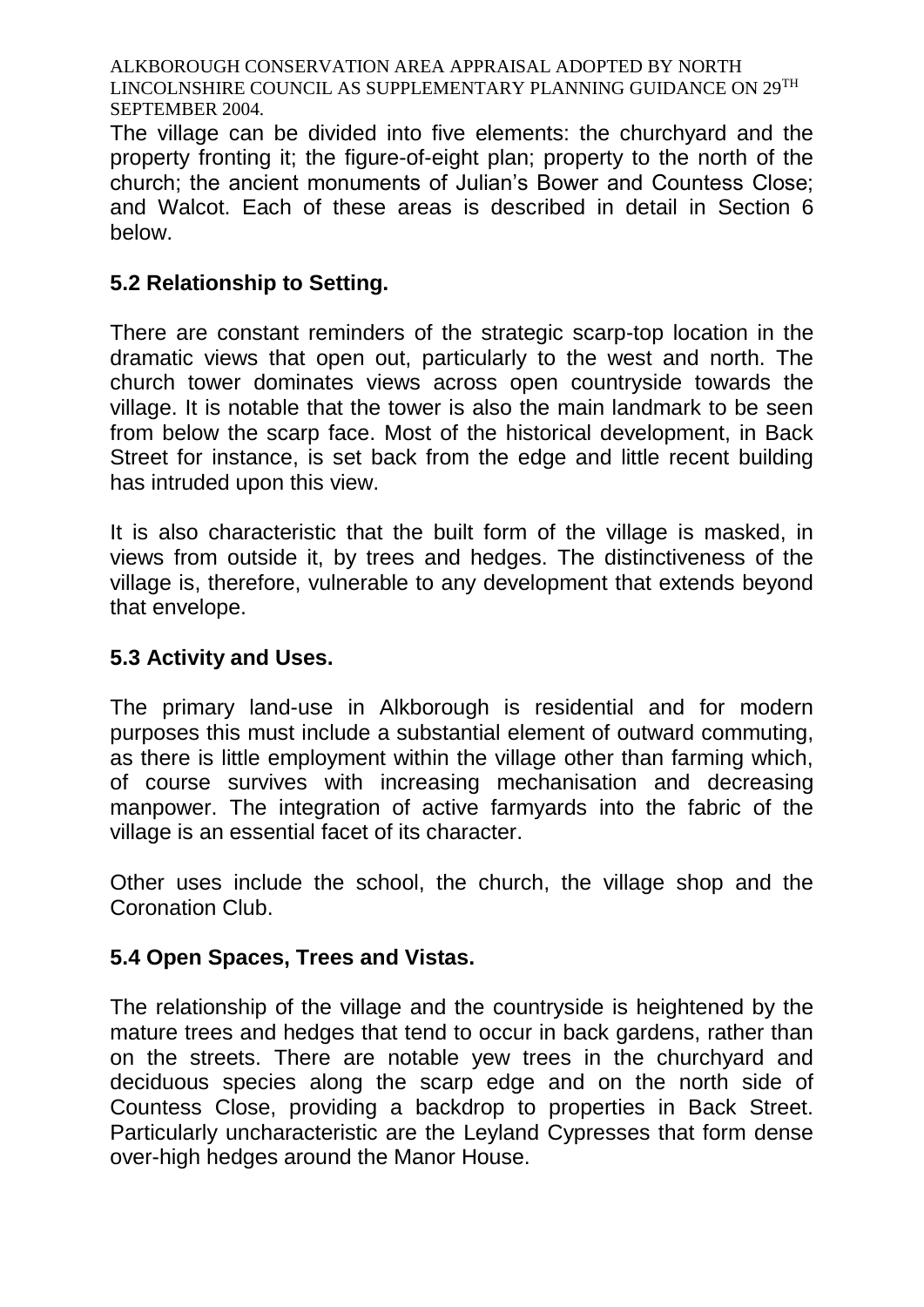To the south, trees play a major part in the parkland of Walcot providing shelterbelts around the immediate farmland and avenues to emphasise the entrances to Walcot Hall. This land together with Countess Close, Julian's Bower and the churchyard are the major open spaces.

More vulnerable, perhaps, are the wide grass verges of Front Street, where the absence of kerbs allows an essential softness to survive, and the significant spaces between buildings where trees or more distant views can be glimpsed.

In the Local Plan, two areas are identified as Areas of Amenity Importance where development will only be permitted if it would not adversely affect the open character. They are Countess Bower and the churchyard, including the area immediately to the north and the grounds of Orchard House. In addition, the area around Prospect Farm and the southern half of the conservation area, from Countess Bower to Walcot, form part of the Lincoln Edge Area of High Landscape Value.

The farmyards included within the village also provide distinctive spaces that contribute strongly to the local character. They are particularly vulnerable to the threat of infill development.

## **5.5 Building Materials and Architectural Styles.**

Earlier houses in the settlement date from the 18th century, although some may have older components. They tend to be single storey, fronting onto the road, with limestone walls and pantile roofs. The windows are vertically hung sliding sashes or the 'Yorkshire' horizontal sliding type. In several cases there is evidence of these houses being raised to two storeys in the later 18th and 19th centuries with brick arches to the lower window openings.

From the late 18th century, two-storey houses are the norm, some rendered to give a finish to poor quality stone. In the 19th century brick takes over from stone. Some of the brick, as at Prospect Farm and the Wesleyan Chapel, is a yellow-buff colour that tones with the limestone, but mostly it is red brick exploiting the contrast with the stone when used for quoins and arches.

Farm buildings have seen a similar evolution from stone to brick and, more recently to system buildings with sheet material cladding. The 20th century has seen similar departures from tradition in housing with a return to the single storey form (bungalows), but with a much deeper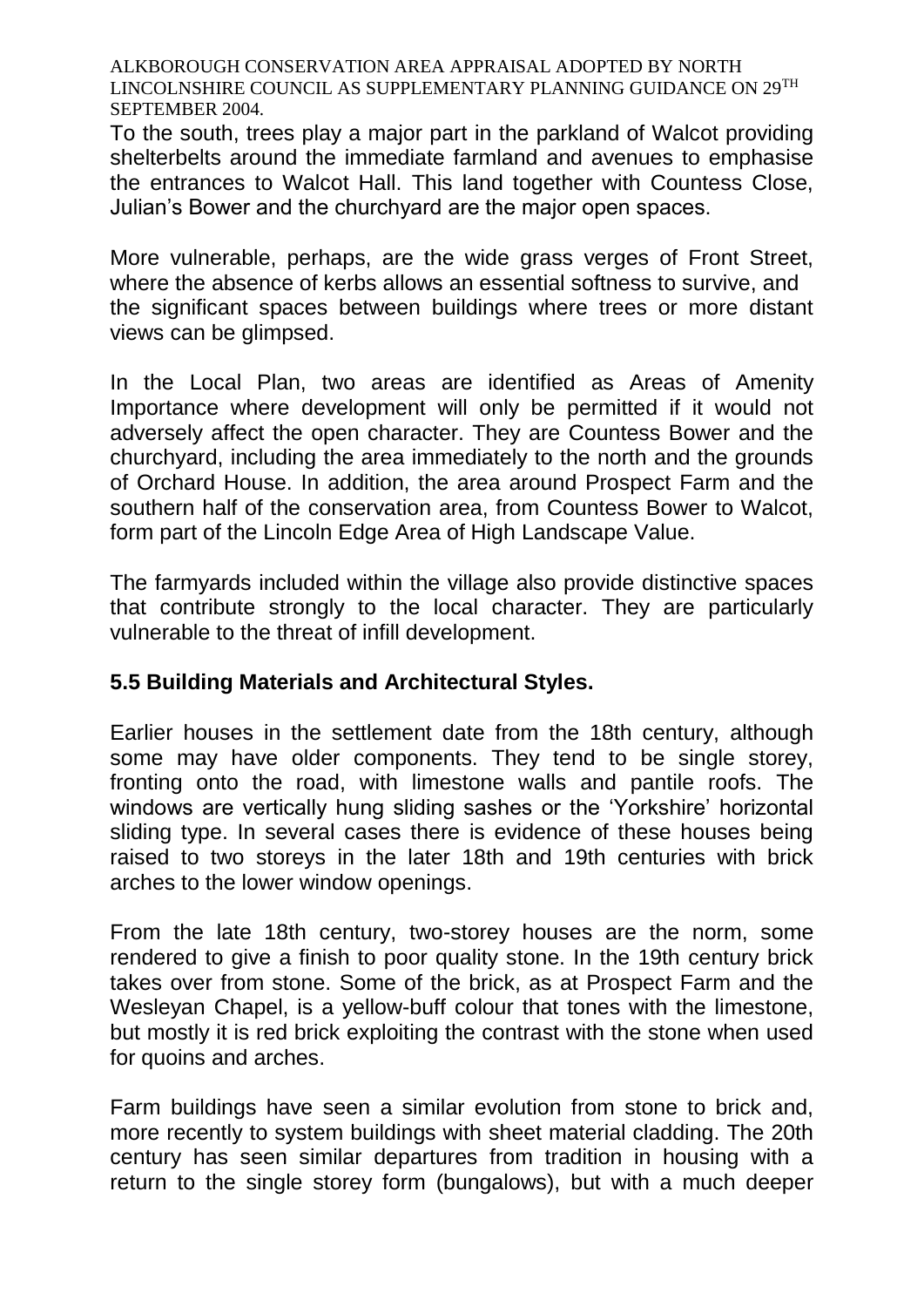plan form necessitating larger roofspans. Modern details have included box dormers with timber cladding and plastic-framed windows in a variety of uncharacteristic casement forms.

Higher status buildings have always been able to justify the use of imported materials in order to emphasise their difference or secure higher quality. Thus the church uses gritstone from Yorkshire and Walcot Old Hall uses red bricks that were not generally available in other parts of the country for another hundred years.

The Old Hall is built in a 17th century style that is beginning to use classical devices, such as pediments, but emphasises its load-bearing solidity with heavy mullion and transom windows. By contrast, its successor (The New Hall), a century later gains relative lightness from large sash windows with slender glazing bars. There is some suggestion that the origins of the New Hall predate that of the Old Hall i.e. the old was built as new and occupied until fashion dictated a further move to more salubrious surroundings.

## **5.6 Listed Buildings.**

It is the consistency of the older buildings, rather than their quality in a wider context that is significant to the character of Alkborough. It is not surprising, therefore, that only a few buildings stand out sufficiently to be statutorily listed.

The most important listed building is the Church of St John the Baptist with its 11<sup>th</sup> century tower, medieval aisles and late Victorian restoration. It is grade I. The remnant of the churchyard cross, apparently worn down by the sharpening of blades, is grade II as are the other listed buildings in the village - the 18th century Providence Cottage and the Wesleyan Chapel of 1840.

At Walcot, the Old Hall is grade II\*, while the much altered Walcot Hall is grade II, as is the nearby Peel Cottage built for the estate in early 1800s.

Just outside the conservation area, off West Halton Lane, the four-storey tower of a former windmill is listed grade II.

There are other buildings that would be listed but for alterations to windows and roof coverings, such as the 18th century Manor House and Southdale House in Cross Street.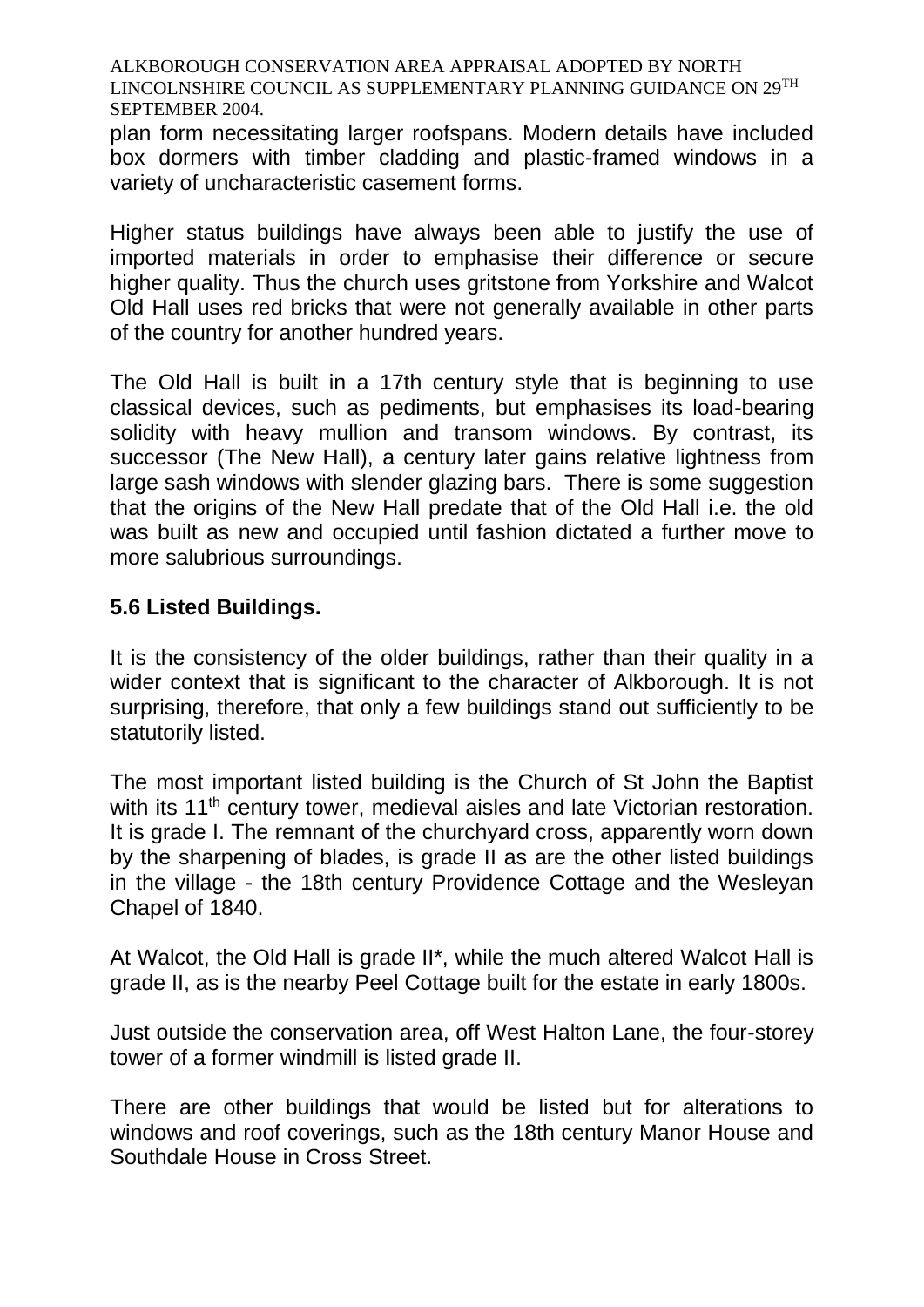### **5.7 Buildings of Townscape Merit.**

This appraisal has identified a significant number of Buildings of Townscape Merit (see map).These are buildings which, although not listed, are considered to contribute positively to the character of the Alkborough Conservation Area. They date from the 18th and 19th centuries, although some have been added to since. Most of these buildings, however, are largely unaltered or, could with some restoration, be easily reinstated to their original appearance.

The age and architectural interest is considered to provide sufficient justification for them to be given special protection and the Council will resist their demolition unless the applicant can prove that the building is beyond the point of economic repair. Additionally, because these buildings are an important part of the character of the conservation area, the Council will pay special attention to applications for alterations and extensions.

## **6 Area Analysis.**

#### **6.1 General.**

This section examines the buildings and spaces within the conservation area in greater detail by considering it in five sub-areas. The aim is to identify the special character of the area that provides Alkborough with its particular "sense of place" and to summarize the details and features that matter.

The five areas are: -

- 1) The Churchyard, including Churchside and Church View.
- 2) The figure-of-eight plan.
- 3) Property to the north of the Church.
- 4) Julian's Bower and Countess Close.
- 5) Walcot.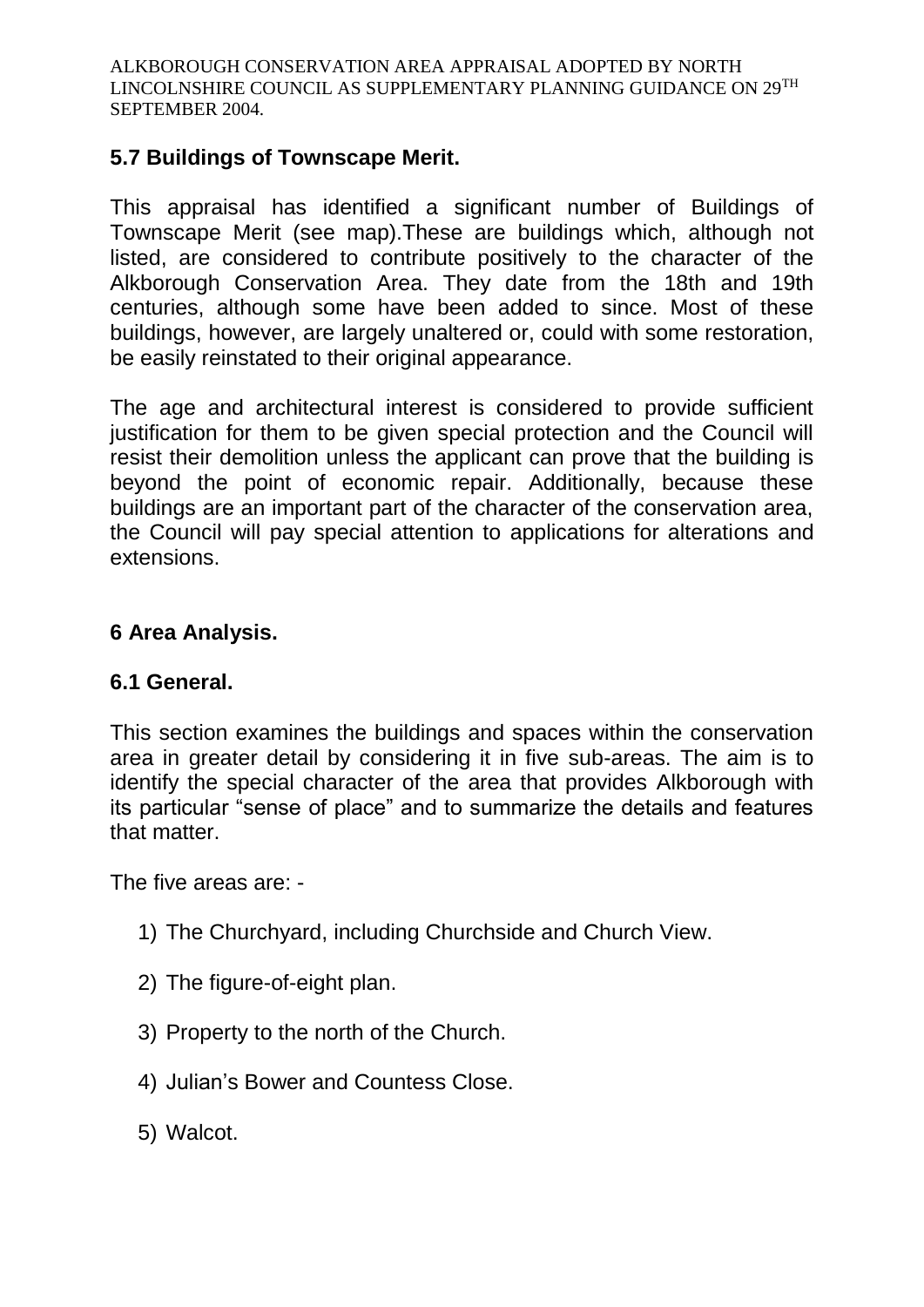#### **6.2 The Five Areas.**

## **1) Churchyard, Churchside and Church View.**

The Church of St John the Baptist occupies the highest point in the village, its churchyard elevated above street level and encircled by a stone retaining wall. Indeed, the roundness of the churchyard suggests a pre-Christian site. The church was associated with Spalding Priory in 1052, so the early work in Yorkshire gritstone to the tower and nave is Saxo-Norman. Thereafter, further additions and alterations were made in the 12th, 14th, 15th and early 19th centuries.

In 1887 John Oldrid Scott restored the church with the addition of a new chancel. Now, the stone building, with slate on the nave roof and tile on the slightly higher chancel, is the focal point of the village, while the fourstage tower is a prominent landmark in views from below the scarp and across farmland from the east and northeast.

Scott also added the timber south porch, the floor of which is inlaid with the pattern of the turf maze at Julian's Bower. Stone steps with a wrought-iron gate and an overthrow lantern reach the yew-lined path to this entrance.

The churchyard contains the shaft of a medieval cross, worn to the appearance of modern sculpture, apparently by the sharpening of swords. There is also a war memorial in the form of a Celtic cross, and a number of yew trees.

## **2) Churchside.**

This short road on the west side of the churchyard leads to an area of rough grass to the north. Facing the church, at the north end, is a pair of late 19th century red brick houses. The left hand of these is called 'Aquis', a reference to the mistaken belief by the 18th century historian William Stukeley that Alkborough was a Roman settlement. In front, is a low boundary wall with terracotta copings.

Adjacent, to the south, is a pair of 1970s houses uncharacteristically set back from the road. South again is Mapleton House, perhaps 19th century but now with modern render, concrete tiles, steel and timber casements and an untraditional paneled door.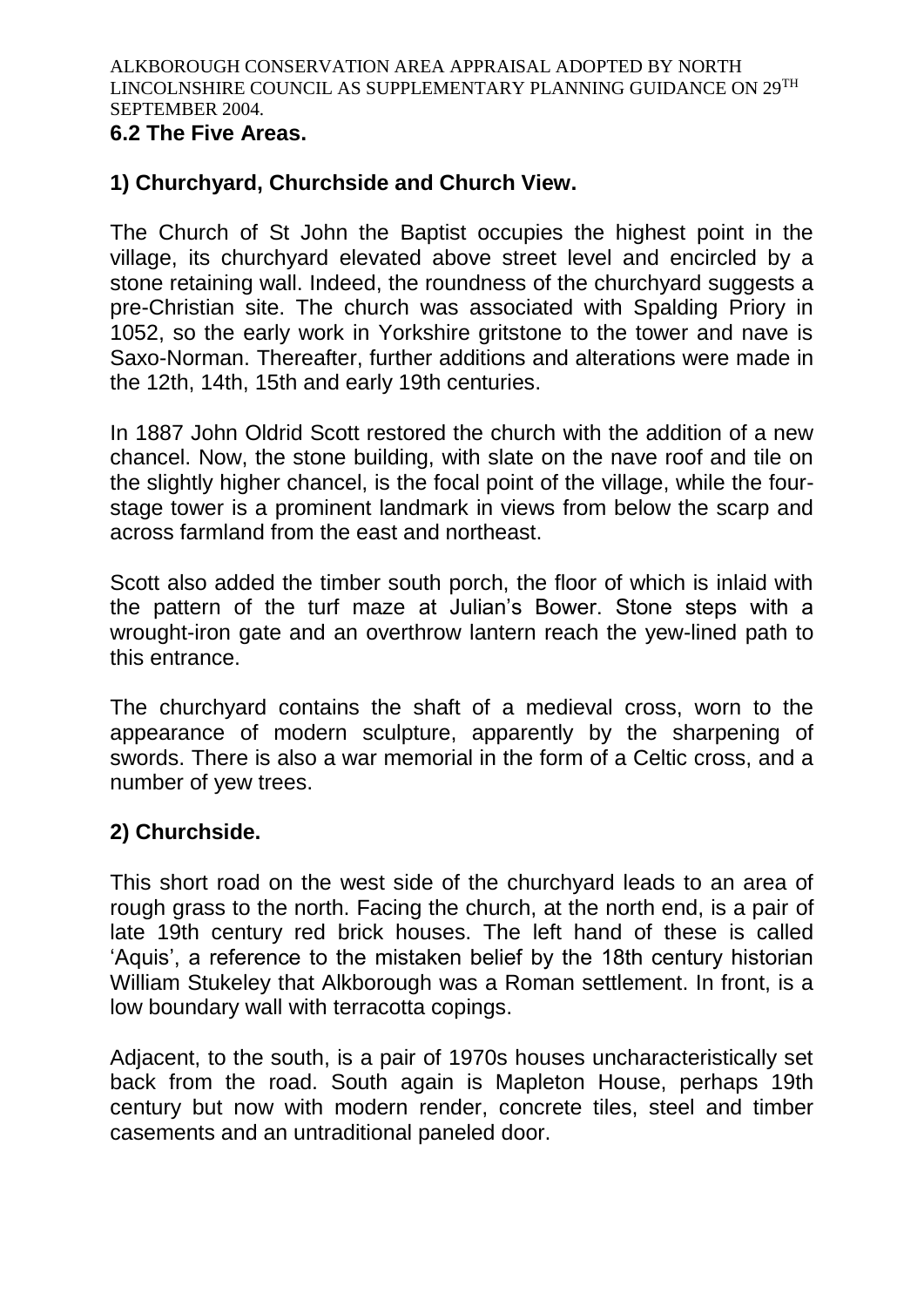Next is Becket House, a rubble stone building in two parts. First, a late 18th- or early 19th century single-storey house, typical of the area, with brick quoins, brick-arched windows either side of a plain planked door and a pantiled roof. Dormers were added later, as was the two-storey extension on which the gable end has been rebuilt with characteristic Lincolnshire tumbling brickwork.

## **Church View.**

This short row of rubble stone houses faces the south side of the churchyard. Greyfriars is a typical single-storey cottage, like Becket House above, with a weathered concrete tile roof. The next house and Church View Cottage beyond are a similar slightly later pair, although the first has late Victorian dormers. Then Nos.1 and 2 are a mid-19th century pair rising to two full storeys with canted bays to the ground floor, stout six-panel doors and a pantiled roof. The two pairs are slightly set back behind a dry-stone boundary wall.

## **Area Summary**

- The church is the most significant building in the village.
- The churchyard is raised and edged by a stone retaining wall.
- The cross, war memorial, entrance gate and trees are important.
- Greyfriars is a particularly good example of a late-18th century cottage.
- The earlier houses front directly onto the street.
- Mapleton House has lost significance modern materials and detailing.

## **2) The figure-of-eight plan.**

The arrangement of a front street and a back street, so named, with Cross Lane dividing the area between them into two blocks, suggests a conscious plan for the layout of the historical heart of the village.

## **Front Street.**

This forms the east side of the village, curving at the north end towards the church. On the north side, a Victorian pair of houses appropriately called Church View and The Gables respectively punctuates the end of Front Street. They are limestone rubble with a datestone of 1870. A steep tiled roof encloses a dormered first floor and there is an ornate chimney stack.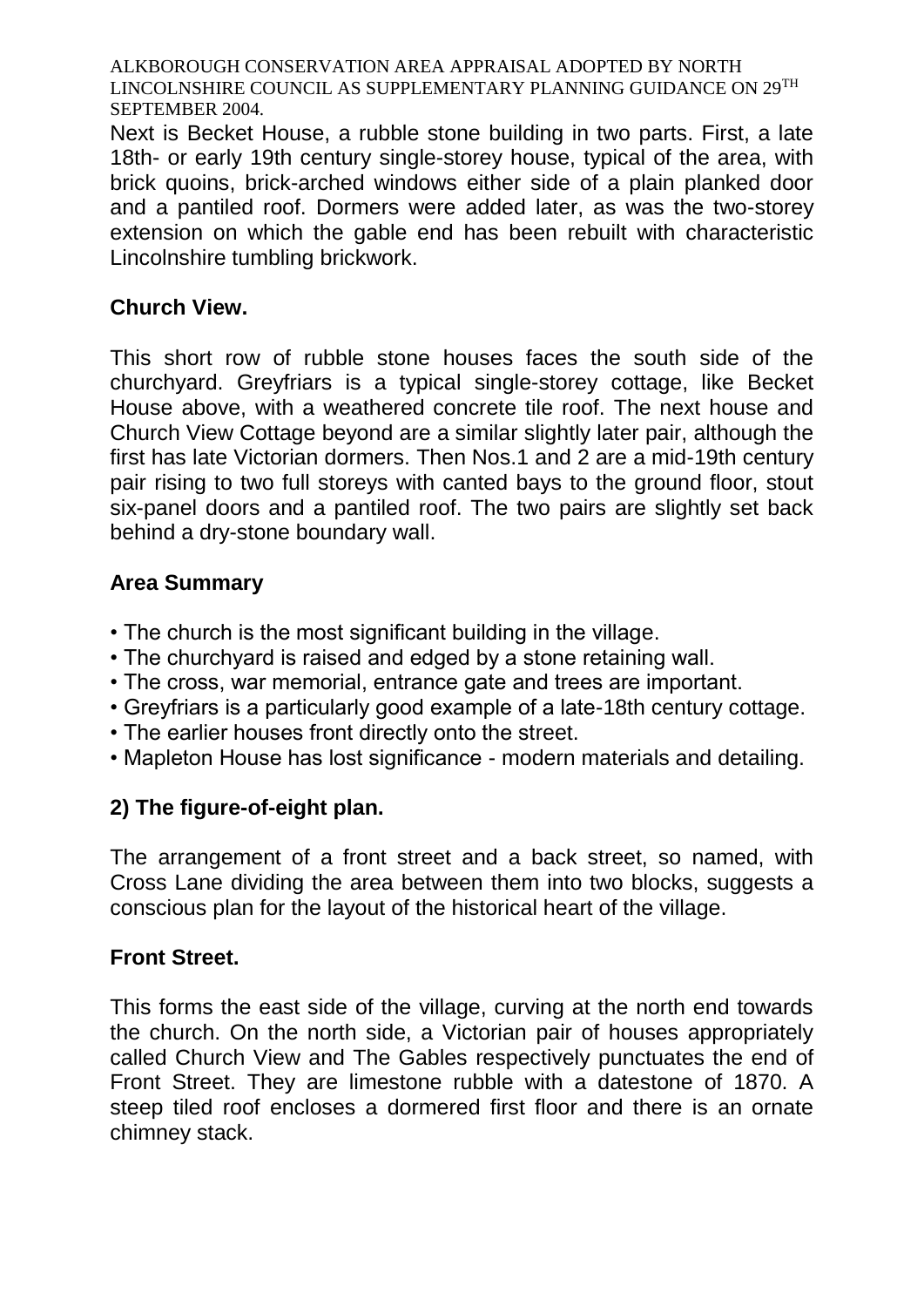The Gables retains the original triple casements, each divided horizontally into four panes, while Church View has modern single panes of plate glass.

Adjacent are two 1970s bungalows, one brick and one cream rendered, which nonetheless have drystone boundary walls. Behind them, indicating an earlier use of the site, is a 19th century brick and pantiled outhouse or stable.

'Rosalie' and 'The Cottage', a pair of two-storey houses, follow. Rough render, modern windows and a plastic door disfigure the first. They are, however, important in closing northward views up Front Street as it curves to the church.

To the south is the substantial farmhouse of Holme Farm, rendered and banded with simple casement windows. Behind is a range of stone and brick farm buildings and to the side is a site once occupied by further houses.

On the south side of Front Street, as it emerges from Church View, is the only listed house in the village. Providence Cottage was a single-storey stone house, perhaps dated by the adjacent gateposts inscribed 'IFOY 1797', but it was raised to two storeys in 1829. The openings have stucco flat arches to a central paneled door with 16-pane Yorkshire sashes to either side and above.

The adjacent Easton is a bungalow of buff fletton brick with a concrete tile roof and plastic door. Then, Front Street Cottage is a 1½ and twostorey range where historical appearance has been submerged beneath harsh rendering and a variety of modern casements.

As Front Street turns south, Lynwood is an Edwardian pebbledash house, at right angles to the road, with four-paned sashes and a timber porch. The garden it fronts has a drystone boundary as far as Stony Ridge, a buff brick bungalow set back in its plot.

Beyond, on the corner with Cross Lane, is Pear Tree Cottage. This 18th century stone and pantile house has brick quoins and gables. In a later re-ordering, the central door has been replaced with a casement to match the style of the other windows.

On the other corner, the Old Post Office is another 1½ and two-storey range much altered by rendering and modern windows, including bow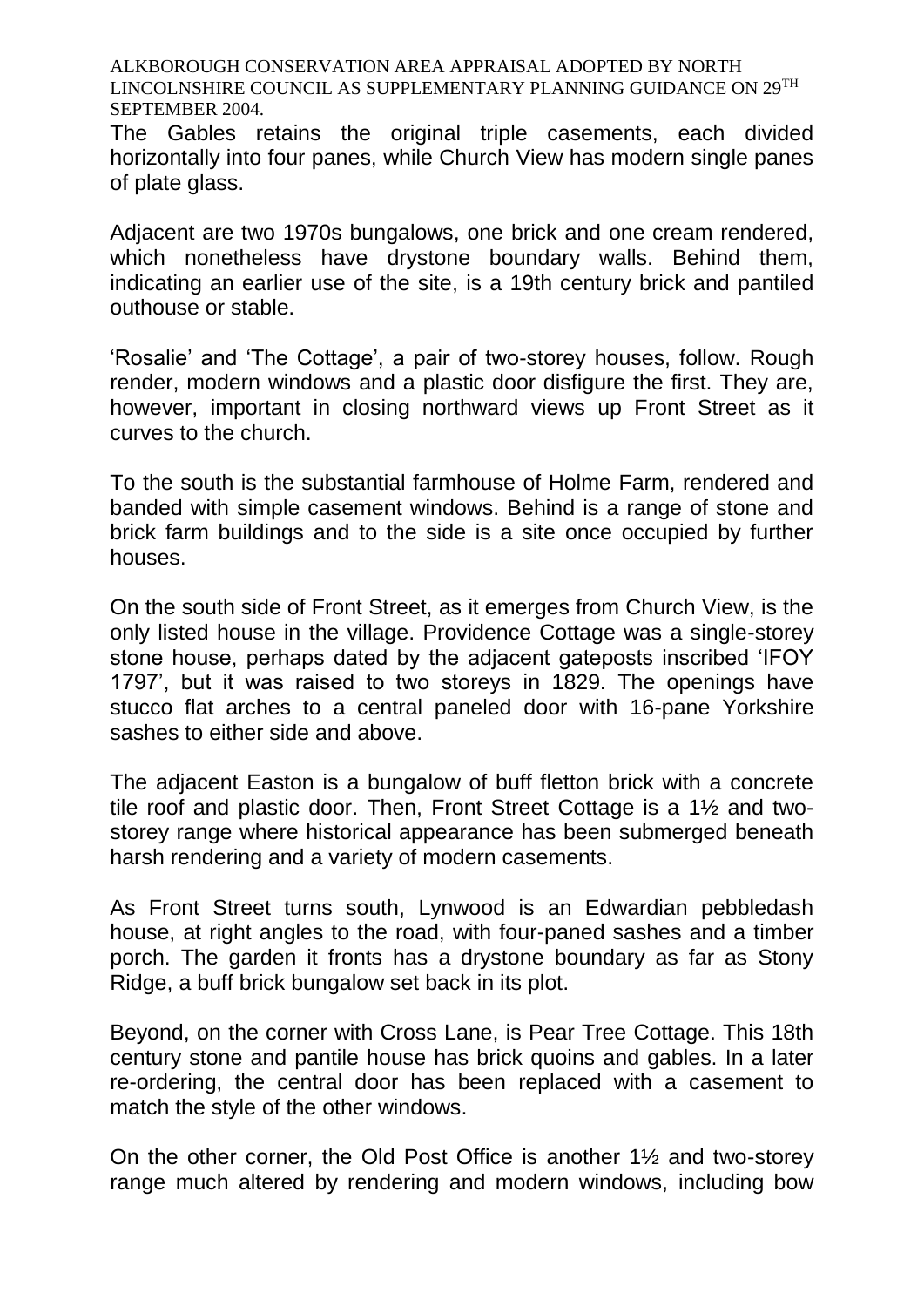windows recessed into the thickness of the walls and over-large inelegant dormers.

The next pair of houses has a 19th century brick front on a limestone rear. They were clearly built when bricks were expensive and, therefore, only for show. Unusually for a house, the economical English Garden Wall bond was used. The wider window in the left hand half may indicate a former shop.

The Wesleyan chapel of 1840 has a grey brick front divided into two bays by Ionic pilasters with a pedimented gable above. A dummy door to the left matching the working door to the right maintains symmetry. These have later roundheaded margin-light windows over.

To the left, Chapel Court leads to a cul-de-sac of five 1960s houses in two bungalow terraces of brick with concrete tiles. In front of them, two 1970s bungalows face Front Street before its corner with Back Street.

On the east side of Front Street, Marern House was once a typical single-storey 18<sup>th</sup> century house until it was raised and rendered in the late 19th century and extended to form a butcher's shop. The Edwardian windows and shop front survive, as does the small abattoir to the left of the entrance gate.

The adjacent house has similar 18th century origins but with the addition of a shop and modern dormers in a concrete tile roof.

Next, Ravendale is a mid-to-late 19th century red brick house with a paneled doorway at the centre and plate-glass sashes to either side and above. A similar arrangement exists in the slightly earlier house next door but abrasive blasting has irretrievably eroded the surface of the brickwork.

The former Victorian Methodist chapel uses yellow brick dressings to contrast with the three bays of redbrick pilasters enclosing arch-headed windows. It has a boldly dentilled gable front with finials to either side, but the ground floor has been insensitively altered to provide a garage door.

South of this is a pair of 19th century houses whose history has been lost under featureless render and modern doors and windows. Beyond are two early 20<sup>th</sup> century pebbledash houses with brick window surrounds and a typical diamond motif between the storeys.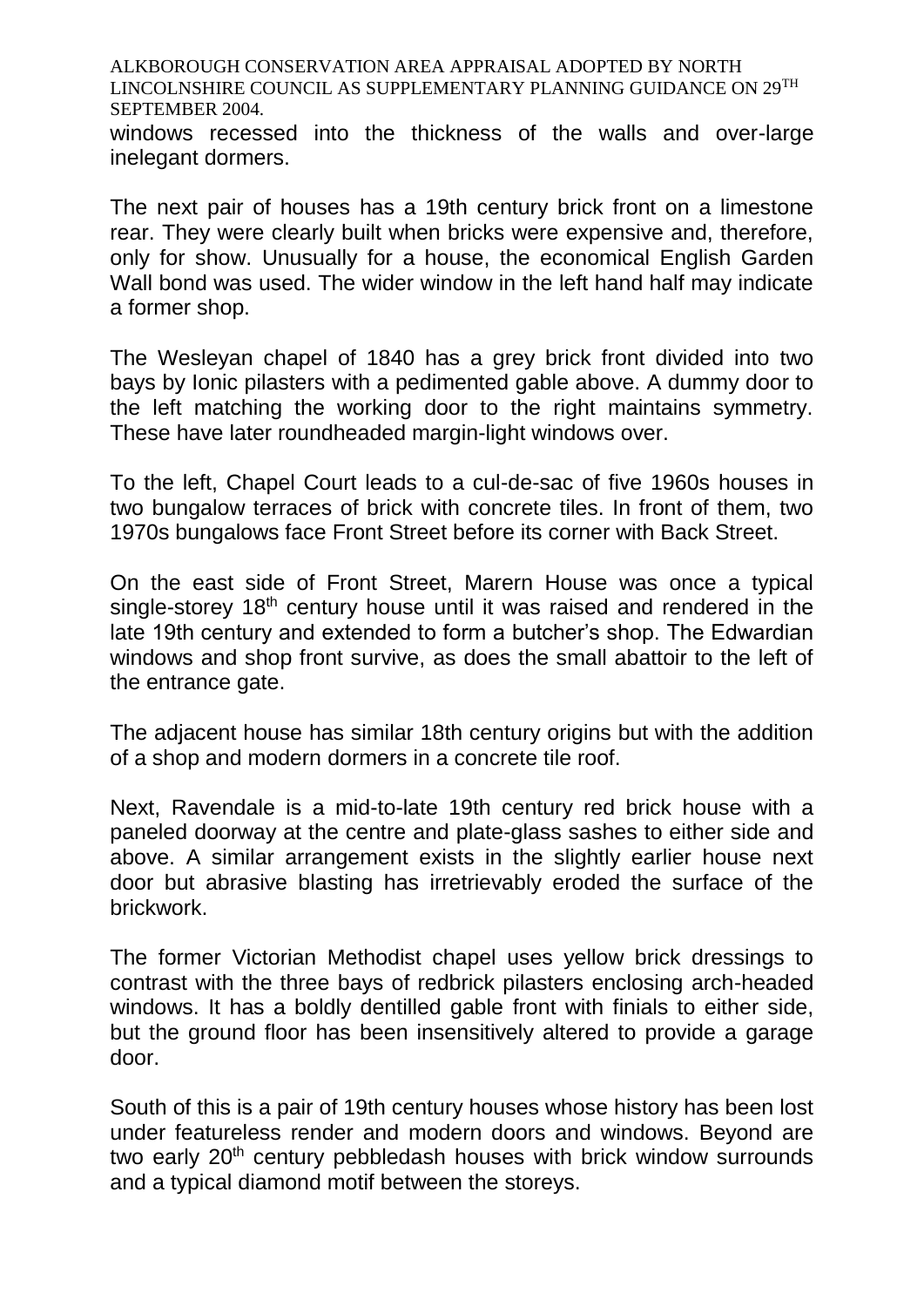#### **Back Street.**

Back Street forms the south and west sides of the plan. On the south side is College Farm, a large farmyard with the rubble stone and brickquoined farmhouse at right angles to the road and several stone and pantiled farm buildings. There are more modern brick and steel buildings too, but the yard is contained behind drystone walling.

The wall follows the road as it curves and the mature trees of Countess Close form a backdrop to Walks End and Walks End Cottage. These are a pair of red brick and pantile houses going away from the road with tumbling brickwork to the gables, but modern timber and plastic casements instead of traditional sash windows. Beside them and forming an 'L' shape is Watersmeet, a single-storey brick house. Behind them there are two buff brick bungalows and adjacent, a more recent red brick bungalow with Julian's Bower behind it.

Here, there are glimpses of views over the Trent valley, while Walks End and Walks End Cottage provide a particularly important stop to southward views in Back Street. An imposing tree in the grounds of the Julian's Bower bungalow also punctuates these.

The west side of Back Street continues with an early 20th century rendered and pantiled house set well back from the road overlooking Julian's Bower followed by a recent house in imitation of reclaimed brick.

As the road kinks opposite Cross Lane, a single-storey stone house with Edwardian detailing is the former library and next to it are two brick workshops. This was the premises of Frank Drinkall and Sons who were wheelwrights serving the agricultural community until the early 20th Century. A drystone wall fronts the site and there is a 1920s timber chalet behind the workshops taking advantage of the view.

There are two further properties before Back Street becomes Churchside. The Vicarage is a 1970s buff brick house with large modern windows. High Meadows is more recent, a single storey with a large expanse of pantiled roof. Both are set back considerably from the road. Opposite, the east side of Back Street starts with the two pairs of buff brick Sarah Gaunt bungalows.

Next there is the imposing bulk of the Coronation Club giving a solid emphasis to the south corner of Cross Lane. This early 19th century building is of brown brick with a hipped pantile roof and 16-pane sash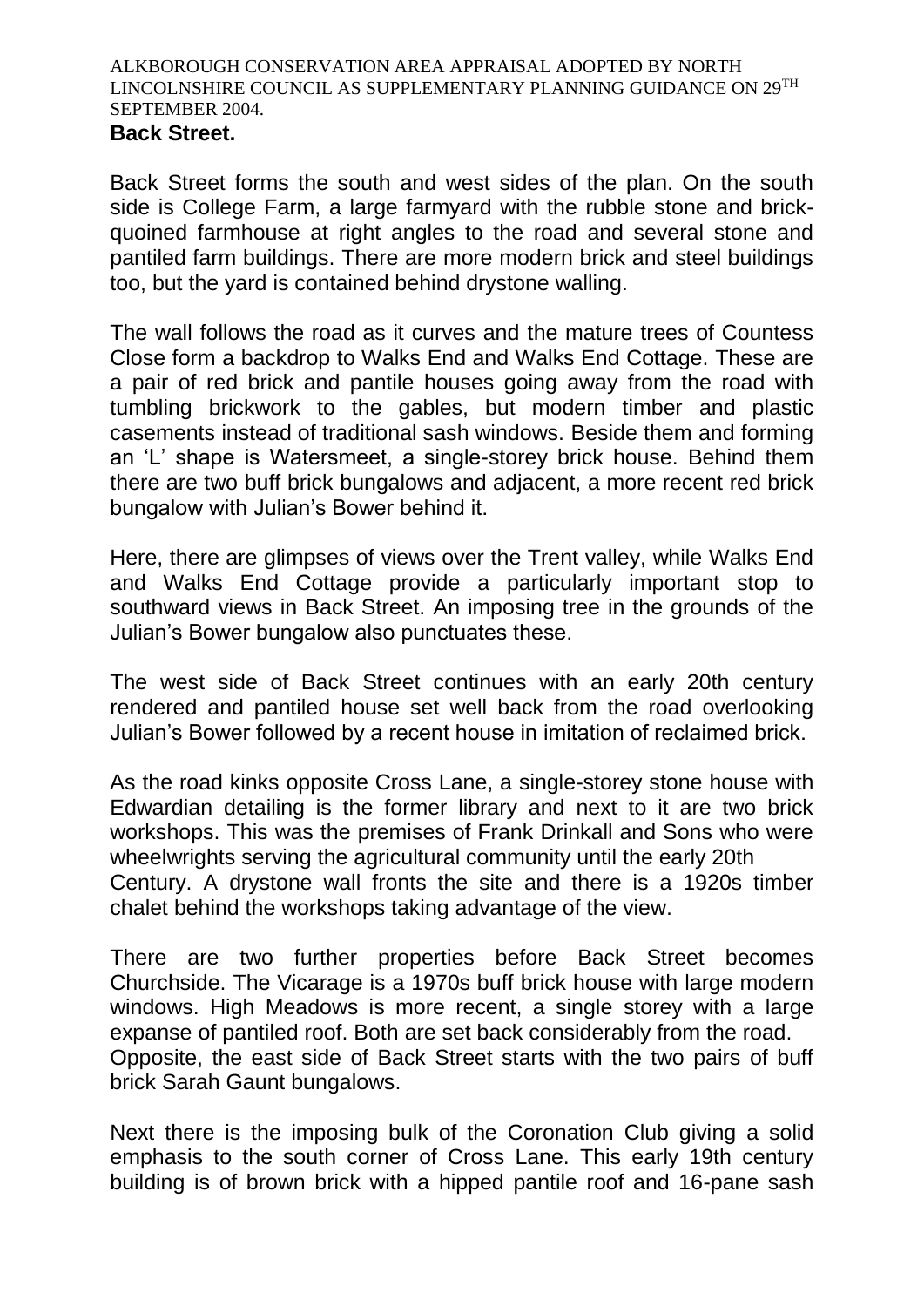windows. A more recent porch, supported on yellow brick piers, ties two panels of iron railings. Hallgarth Cottage was originally a pair of limestone cottages with brick quoins and a hipped roof. It has a door at each end and two bays of narrow Yorkshire sashes. The adjacent plot has a range of late red brick farm buildings that are currently vacant. They were poorly converted to residential use with over-large windows detailed by low-grade fletton bricks.

The adjoining house at right angles to the road in another example of a single-storey stone cottage raised to two storeys in the 19<sup>th</sup> century. Behind this is Wellsgate, a substantial hipped roof, stone and brick house.

Rivers Mead and Fanthorpe Farm are both set at right angles to the road. The former was a pair of 18th century single-storey cottages with a hipped pantile roof to which dormers were added. The limestone has been painted cream. The latter is an early 19th century stone building with a red brick front. It is in derelict condition, but is currently being rehabilitated with considerable rebuilding. Beyond is a small singlestorey red brick cottage with ornate chimney stacks and Yorkshire sash windows with shutters.

After this, Back Street turns southeast. Here, the Tower House has a single bay of yellow brick, rising to three storeys in order to exploit the view. It was built in the late 18th century by a Captain Wilkinson in order to look out over the site where his ship foundered and his family drowned in 1770. It has two sash windows with iron window-guards above a finely detailed square bay, which has fluted pilasters supporting arched window heads and a bracketed cornice over. Three bungalows follow and then the limestone and pantiled Corner Farmhouse appropriately marks the junction with Front Street.

#### **Cross Lane.**

On the south side, the range of stone and brick outbuildings behind the Coronation Club leads to the much-altered Lapwings. Then, two 1970s buff brick houses, set back from the road, and the current Post Office in a coach house to the rear of the Old Post Office.

On the north side, Thornthwaite and Southdale are a large pair of limestone houses, dated 1788, with a pantiled roof and tumbled brick detailing to the verges of the gable end. With its imposing panelled doorcase, Southdale would be one of the best houses in the village but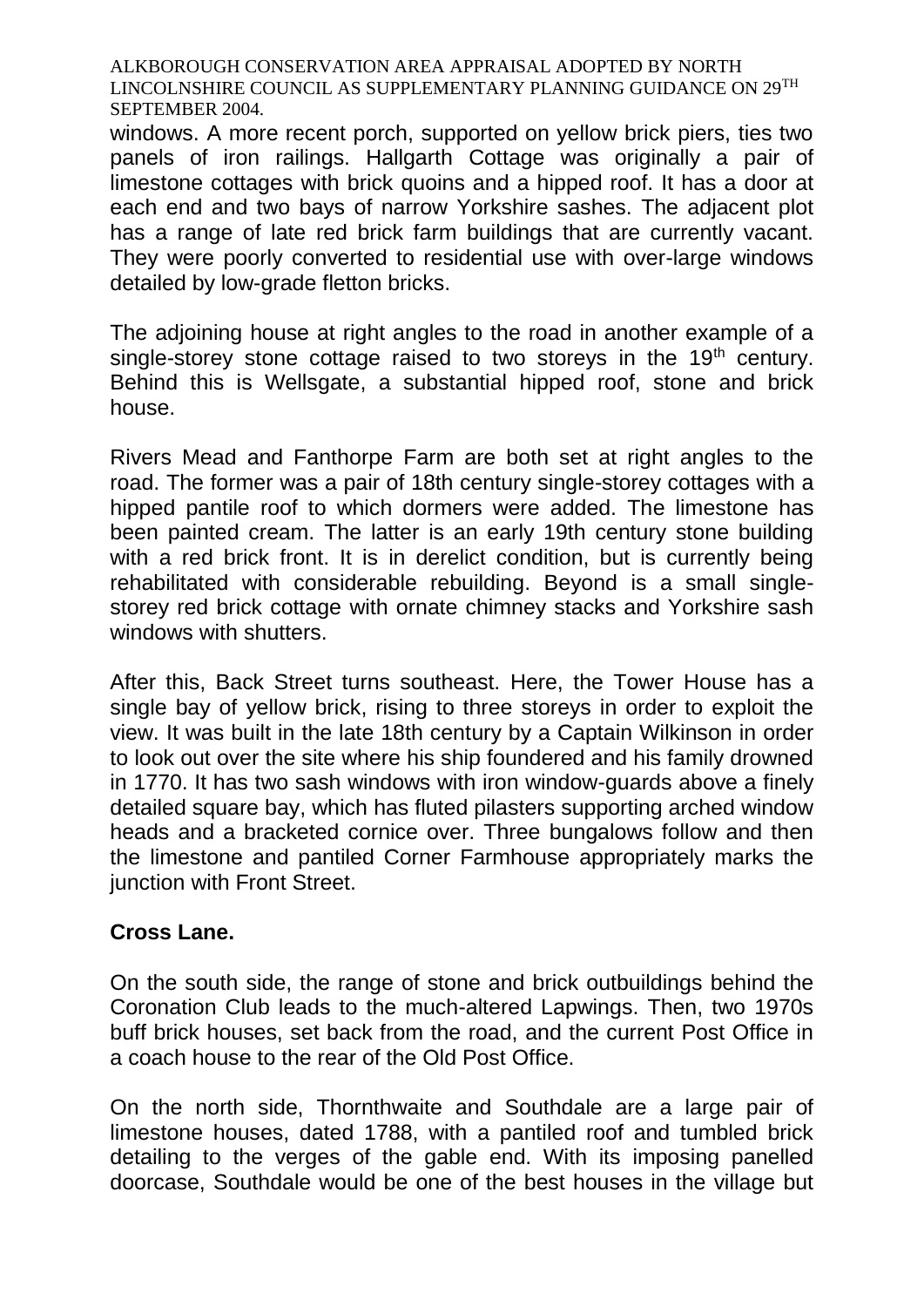for the modern casement windows. Two modest doublefronted houses follow, rendered with shallow arched heads to the ground floor openings, and then another 18th century single-storey rubblestone cottage that has been raised with a rendered upper storey. Alterations include the blocking of the central door, modern arched window frames and a concrete tile roof. A gap to the right, before Pear Tree Cottage on Front Street, gives views of the church and also accommodates a mid-20th century buff brick house set back from the road.

## **Area Summary**

• The contrast between Church View and The Gables shows the value of originalfenestration.

• Rosalie and The Cottage are important in views from the south.

• Holme Farm is an example of a farmstead that has remained in the village rather than being re-established in the fields after the enclosures.

• Harsh renders and unsympathetic fenestration have taken away the historic character of properties such as Rosalie, Front Street Cottage and the Old Post Office.

• Walks End and Walks End Cottage provide an important stop to views in Back Street.

• Historically, houses were built to a building line at the back edge of the pavement. However, some were set at right angles to the street to allow for access onto the plot.

• Where buildings are set back from the street, the loss of continuity is often compensated in part by drystone boundary walls.

• The use of buff brick on some modern buildings, such as the Vicarage and the Sarah Gaunt bungalows has a neutralising effect but it does not fully mitigate the intrusive effect of non-traditional form and siting.

## **3) Property to the north of the church.**

From the church, Whitton Road leads east and then turns northeast. On its south side, Spring Gate Farm has a white, rendered farmhouse, a barn and two other limestone farm buildings contained by a drystone boundary wall. This is very much a working farmyard and there are also several modern steel structures.

Glenmore and Ardway are two bungalows, set back behind tall hedges, and then a 1970s house fronts the road before a small group of brick and pantile farm buildings.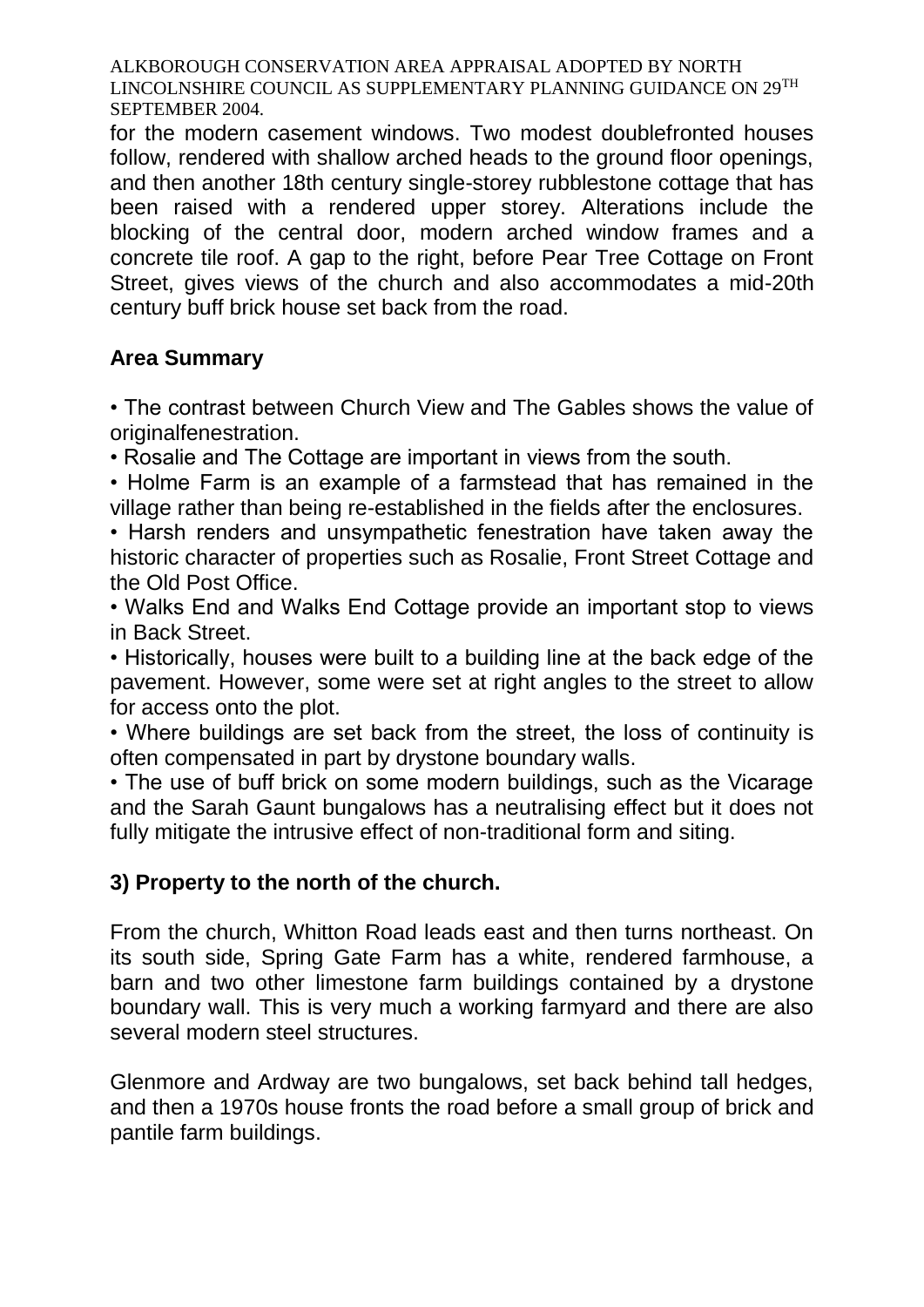On the north side, Orchard House is a large 1970s bungalow with long box dormers in its steeply pitched roof. It is set on an island site, to the right of which, a lane leads north to Prospect Farm. Facing this lane are a new stone and brick house, a 1980s house built of harsh orange brick, and The Bungalow, which has 19th century or earlier origins now faced with pebbledash and plastic joinery.

On Whitton Road, The Cottage is one of two stone cottages the latter having retained its three-light casements although it has, unusually, been re-reroofed in slate. Turning the corner, there are two 1970s bungalows before the tall dense hedges of Leyland cypress, which surround the Manor House, become apparent. These trees are particularly uncharacteristic of the conservation area.

There are two recent red brick and pantile houses before the drive to the Manor House, which is a substantial Georgian red brick house with modern windows and a concrete tile roof. To the north is the site of a demolished barn largely enclosed by further Leylandii lining a drive that leads west to Dove Hill, a 1960s 'modern' house set in verdant gardens. The lane then turns north down the edge of the scarp to the Flats.

On the east side of Whitton Road, there are two 1970s houses on the corner with Huteson Lane, a former route to the east. Behind them are four 1960s bungalows and beside them two more, then the village primary school. The Goulton family of Walcot gave this stone and slate building to the village in 1874.

An additional school building was opened in 2000. Behind this addition is a small late 19th century, white painted cottage. Called Humber View, it is indicative of the long views obtained to the north and east over open farmland.

Three bungalows and two more recent houses extend the village northwards to the Old Vicarage, a substantial mid-Victorian red brick house with blue brick banding, a tiled roof and tall ornate chimneystacks. The modern bungalow beyond is not in the conservation area.

To the north of the church and Orchard House, is Prospect Farm, named for the commanding view it has over the scarp to the Trent Falls. A dignified three-bay façade of grey brick with 16-pane sashes suggests an early 19th century date, but this fronts a rubblestone building with domestic and agricultural ranges behind, which may be earlier. There is also an extensive range of red brick and pantile agricultural buildings and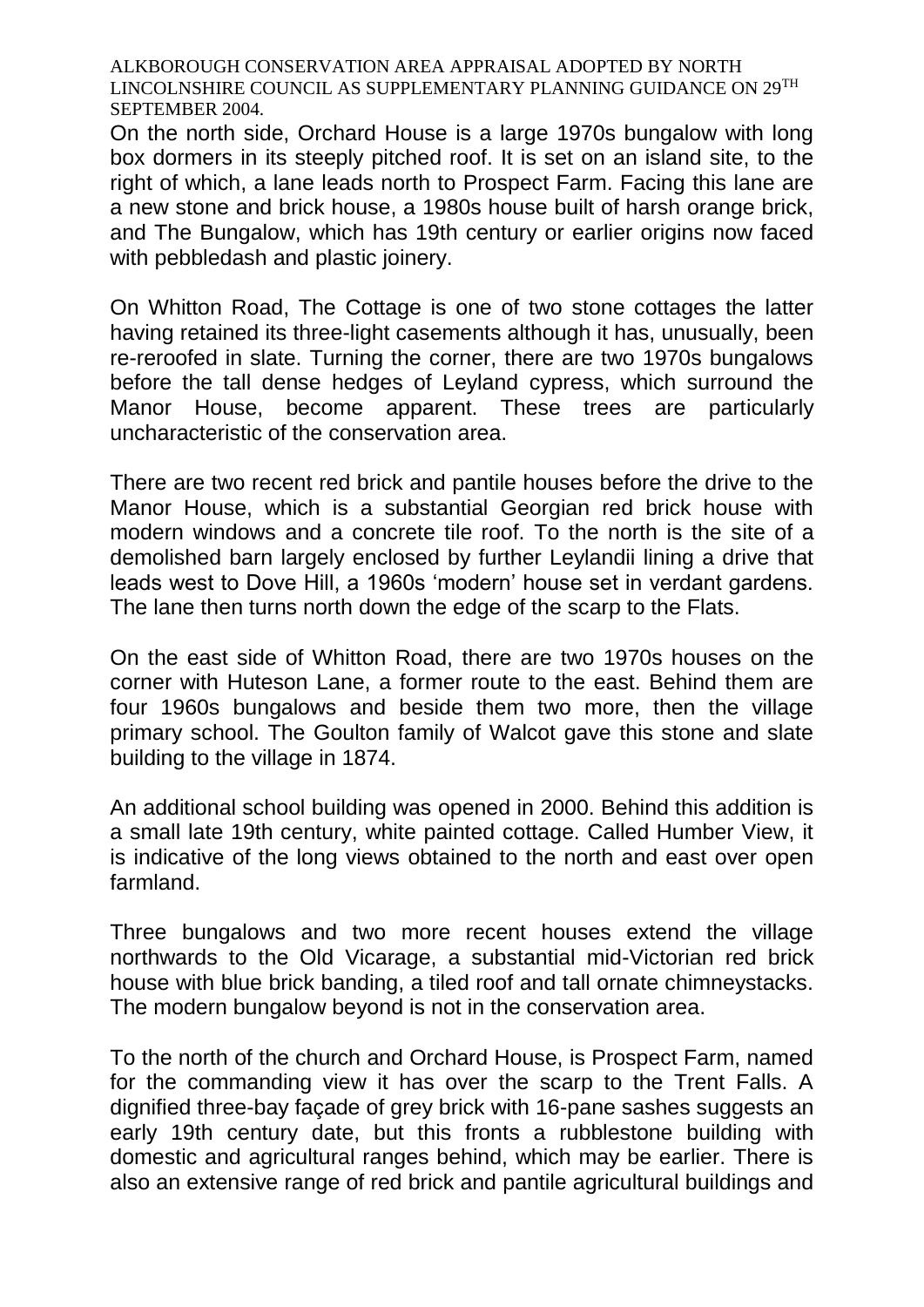a corrugated iron Dutch barn. Currently derelict, Prospect Farm is in the course of repair.

The lane from Whitton Road to Prospect Farm turns west and descends the scarp giving access to the Flats. On its south side, there is a grassy area of open land immediately north of the church and a spring that issues from three arches in a low brick wall.

## **Area Summary.**

• Working farms within the fabric of the village, such as Spring Gate Farm, are characteristic of Alkborough.

• Space between buildings is more significant north of the church than in the denser figure-of-eight plan.

• Materials such as harsh orange brick and pebbledash do nothing to enhance the local character.

• While planting often softens the effect of buildings and provides enclosure, tall hedges of Leylandii are so aggressive as to detract from the character of the area.

• The spring opposite Prospect Farm is a special feature of the area.

## **4) Julian's Bower and Countess Close.**

Julian's Bower and Countess Close are the two scheduled ancient monuments in the conservation area. The former is a turf maze, just over 12 metres in diameter, situated in a shallow depression on the edge of the scarp just off Back Lane. Once common across northern Europe only eleven turf mazes of medieval origin survive, of which eight occur in this country.

The name is taken from Julus, son of Aeneas, a major character in the Troy Saga with which mazes are traditionally associated. Local diarist Abraham de la Pryme who understandably assumed it to be Roman made the first known reference to Julian's Bower in 1697. The maze is now considered to be of medieval date and may have been cut by the monks of Spalding Priory before 1220AD.

Mazes such as this were used for ritual dances and children's games, and the sunken position provides ramped areas for spectators. The depression may equally be a product of re-cutting the pattern over time. It is known that Julian's Bower has been re-cut several times and the pattern in the floor of the church porch, laid in 1887, now serves as a reference.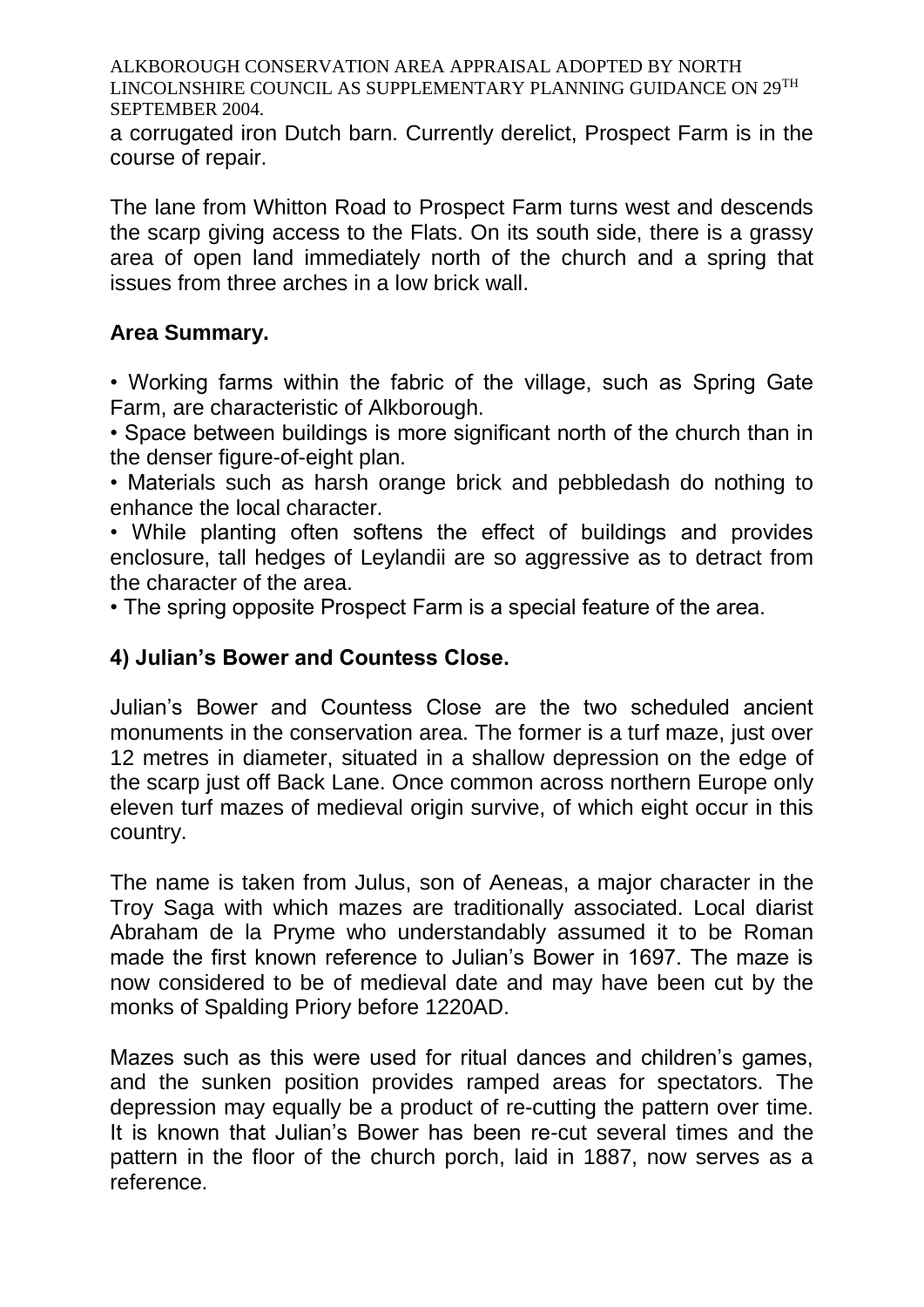The site is also a major viewpoint at the start of a hilltop walk to Burtonupon- Stather. A plaque on a stone plinth records the distant landmarks to the west. Countess Close, to the south of Julian's Bower, is an earthwork comprising a series of ditches and ramparts around an almost square main enclosure, with a large annex or second enclosure on the south-western side. The Countess is thought to be a Saxon heiress, Lucy, Countess of Leicester, Lincoln and Chester. She was related by birth and marriage to the owners of Alkborough and Walcot at the time of the Domesday survey (1068).

The historian, William Stukeley, visiting in 1724 thought the site to be a Roman castle, and he drew a conceptual 'aerial' view, which shows entrances through the ramparts on the north and south sides. However, it is now accepted that the site is a fortified medieval manor house. Unfortunately, much damage was done to the site when parts were leveled in 1967. Now, the centre is a field and the edges are lined with mature trees providing an important backdrop to the southern side of the village.

## **Area Summary.**

- Julian's Bower is important as a viewpoint as well as a monument.
- The trees around Countess Close provide a significant background.

## **5) Walcot.**

To the south of Countess Close, the conservation area is characterised by mature trees and parkland associated with Walcot Hall, which is in a small hamlet about half a mile separate from Alkborough village. The house is set in a belt of trees between two areas of open farmland with trees along the scarp edge behind. It was built in the late 18th century for Thomas Goulton.

The west front, comprising the first limb of the original 'H' plan, was demolished in 1964. The surviving east front is of brown brick under a slate roof. It has two bays of large sash windows either side of an early 19th century Doric porch with a tripartite sash above. The ends have contemporary canted bays on the return elevations.

Behind Walcot Hall are pedimented stables and Peel Cottage, an early 19th century rubble stone estate cottage with sash windows and a hipped pantile roof.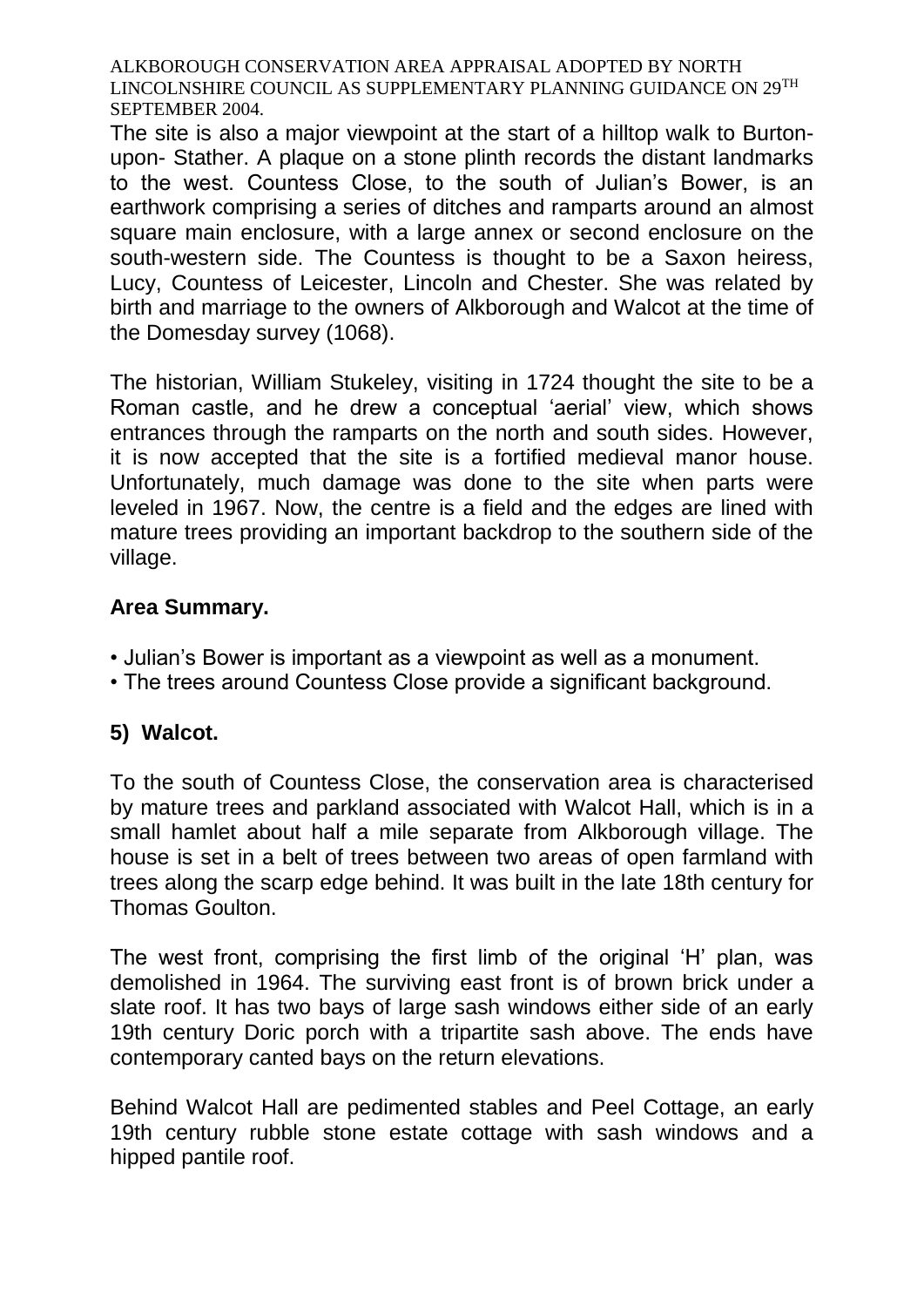On the Walcot Road, as it leads south from Alkborough, there is a small cemetery that was provided by the Goultons in 1906. Then, as the road zigzags past the Hall,

Walcot Old Hall fronts onto a corner. This is a mid-17th century red brick house with a double-depth pantiled roof. It has a full height gabled porch with an ornate pedimented brick doorway and a three-light mullion and transom window above. To either side there are similar windows with pediments also to the ground floor.

The other elevations have mullion and transom windows too, all with leaded lights.

A brick boundary wall has an elegant wrought-iron gate.

Behind the Old Hall, there are several ranges of stone and brick barns and other agricultural buildings, including a long slate-roofed cart shed and a much-altered brick farmhouse.

To the south, Manor Farm is a late 19th century house and on Walcot Road there is a 1970s buff brick house.

Further south, beyond the immediate parkland of Walcot Hall, a small group of houses complete the conservation area. On the east side of the road, Sunnydene has 19th century origins subsumed by recent additions under an orange pantile roof. Opposite, Ivy Cottage is a single-storey rubble stone cottage much altered by a row of catslide dormers, a large rear extension, entrance arches and roadside planting in the manner of a garden.

Honeysuckle House is a 19th century stone and brick house with modern casement windows including bows to the ground floor.

Chapel House and Copper Beeches are extensive modern bungalows and Stonecroft and The Ramblers are a pair of late 19th century estate cottages built of stone and brick with gable fronts forming an 'H' plan behind a scalloped concrete fence.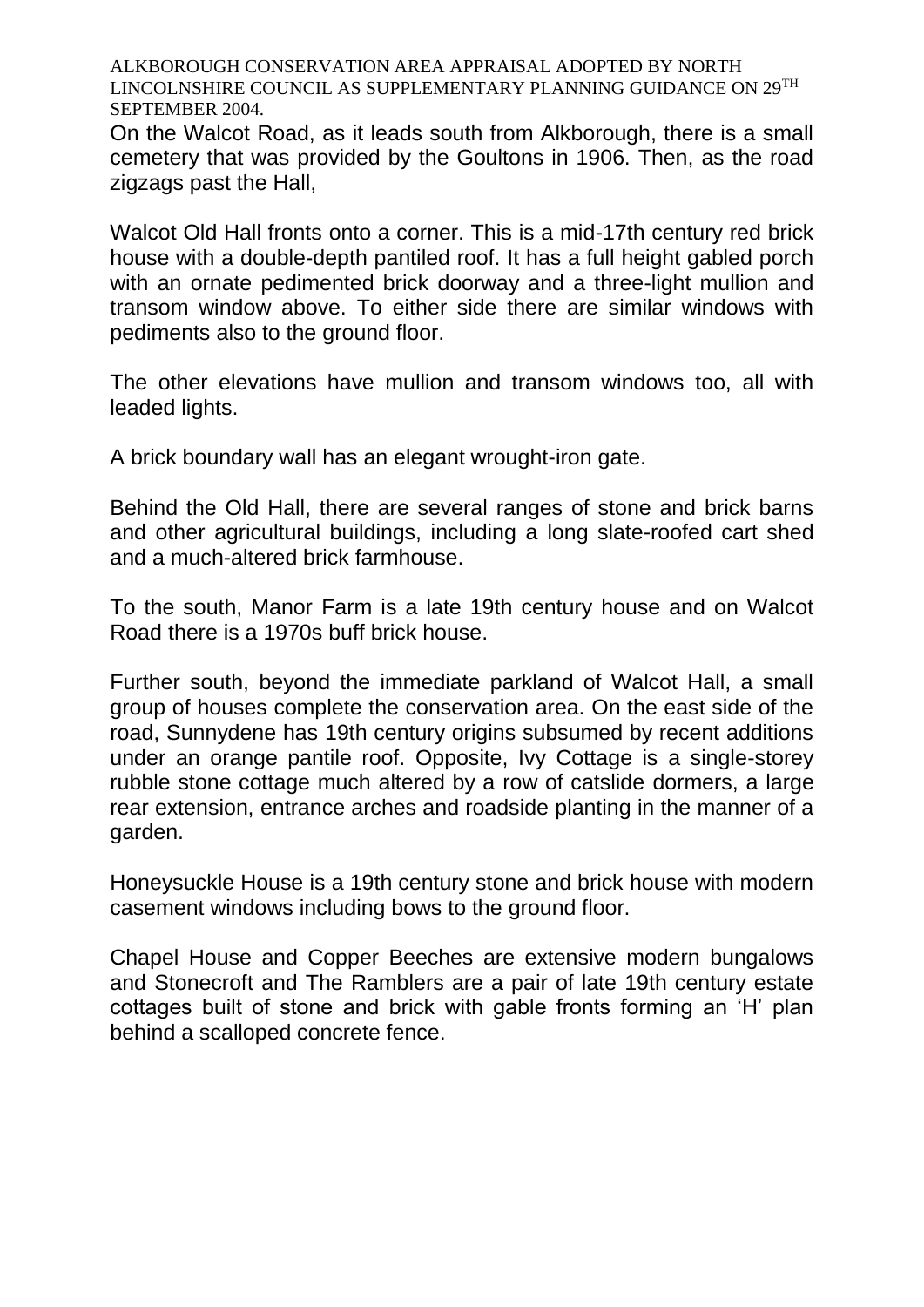## **Area Summary.**

• Mature trees and open spaces dominate this area.

• Walcot Old Hall and Walcot Hall are two of the most important buildings in the whole area.

• The cemetery, though easily overlooked, is an important feature.

• Building alterations have not necessarily been improvements to the conservation area.

• Roadside verges emphasise the rural character except where they have been planted as gardens.

## **7 Problems and pressures.**

## **7.1 General introduction.**

The main threats to the character of Alkborough are the cumulative effect of uncontrolled alterations to historic property and the design of new development. Further issues are the maintenance of older buildings, particularly those not in residential use, and the management of tree surgery and replanting. These have been noted in the analysis above and their effect is recorded in this Section and on the plan at Appendix 4. Recommendations to counter the threats and enhance the distinctiveness of Alkborough follow in Section 8.

## **7.2 Buildings that have a negative impact on the conservation area.**

Buildings or structures considered to have a negative impact on the conservation area have been identified. These are the buildings that use materials or detailing or are sited in a manner that is at odds with the prevailing character. Unfortunately, this means most of the development that has taken place since the 1950s.

Policies relating to these buildings are recommended in Section 8 below but briefly, if demolition and redevelopment were proposed, this would be welcomed by the Council subject to an appropriately designed scheme. In addition whilst these buildings do not contribute as much to the area character as buildings of townscape merit they can be renovated sympathetically incorporating traditional designs and materials appropriate to the conservation area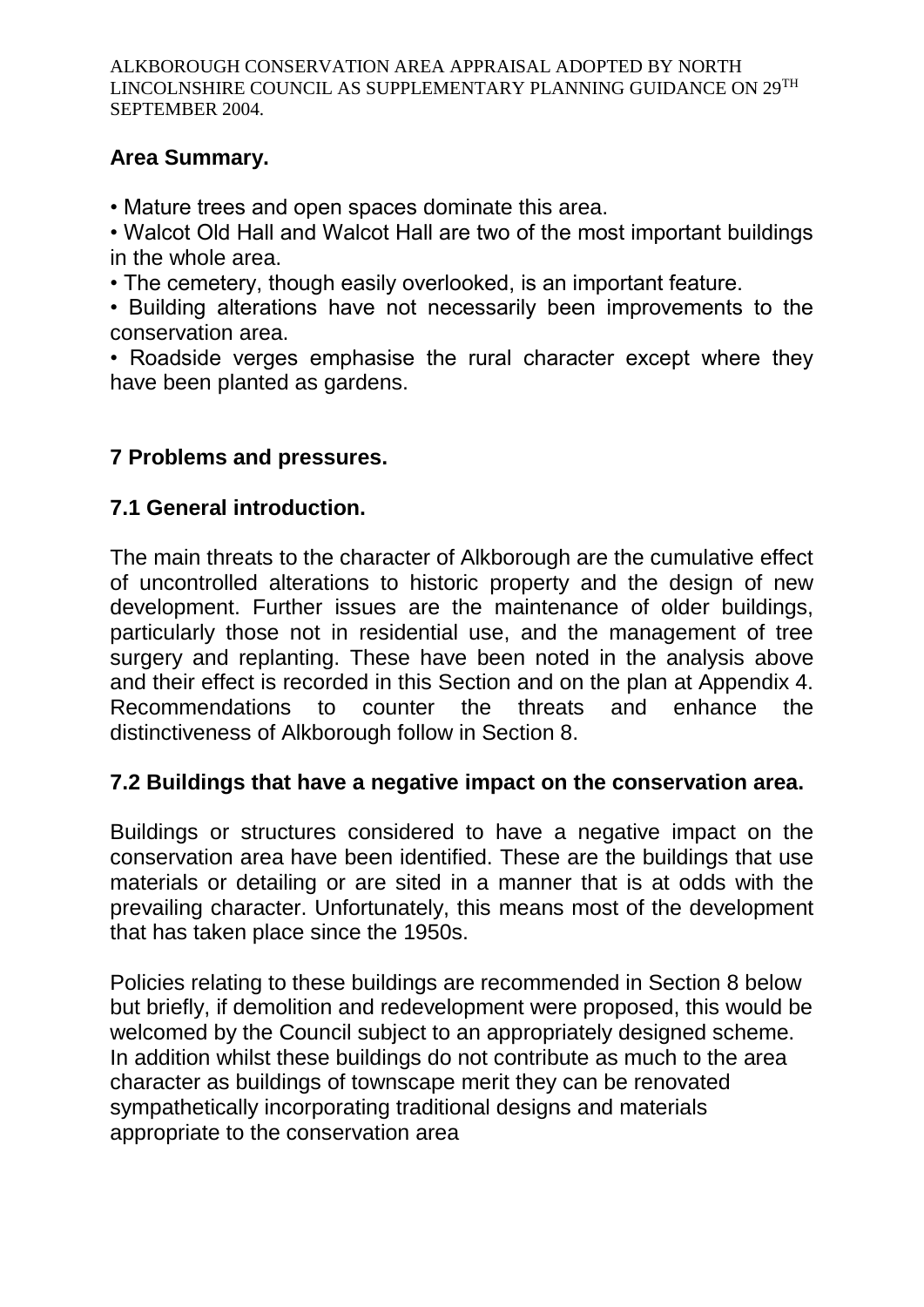Other buildings that make a "neutral" contribution to the character of the conservation area have been identified and are also marked on the Townscape Analysis map. These are older buildings that have been altered or modern buildings whose design is considered to be reasonably in keeping with the surrounding area.

## **7.3 Buildings-at-risk.**

In general, the buildings of Alkborough are well cared for. The most notable building-at-risk is Prospect Farm, but a scheme of repair and rehabilitation is in progress. The same is true of Fanthorpe Farm in Back Street.

Buildings for which there is cause for concern include Hillcrest to the north of this, the Methodist Chapel on Front Street and the adjoining house, and a number of agricultural buildings such as those on Whitton Road.

The Mill tower on Whitton Road, once at risk is now to be incorporated and retained as part of a dwelling.

## **7.4 Sites that have a negative impact on the conservation area.**

The only recorded site is that of the demolished barn immediately northwest of the Manor House. The enhancement of this site would be welcomed by the Council.

## **7.5 Alterations to historic buildings.**

Within the conservation area, a number of both listed and unlisted properties have suffered from the loss of original detailing and materials, such as the insertion of modern windows, the loss of original clay pantiles to concrete, and the insertion of unsympathetic dormers. Some guidance to avoid such change, which is detrimental to the overall character of the conservation area, is included in the Supplementary Planning Guidance for Alkborough. Further advice can be obtained from the organisations listed in Section 9.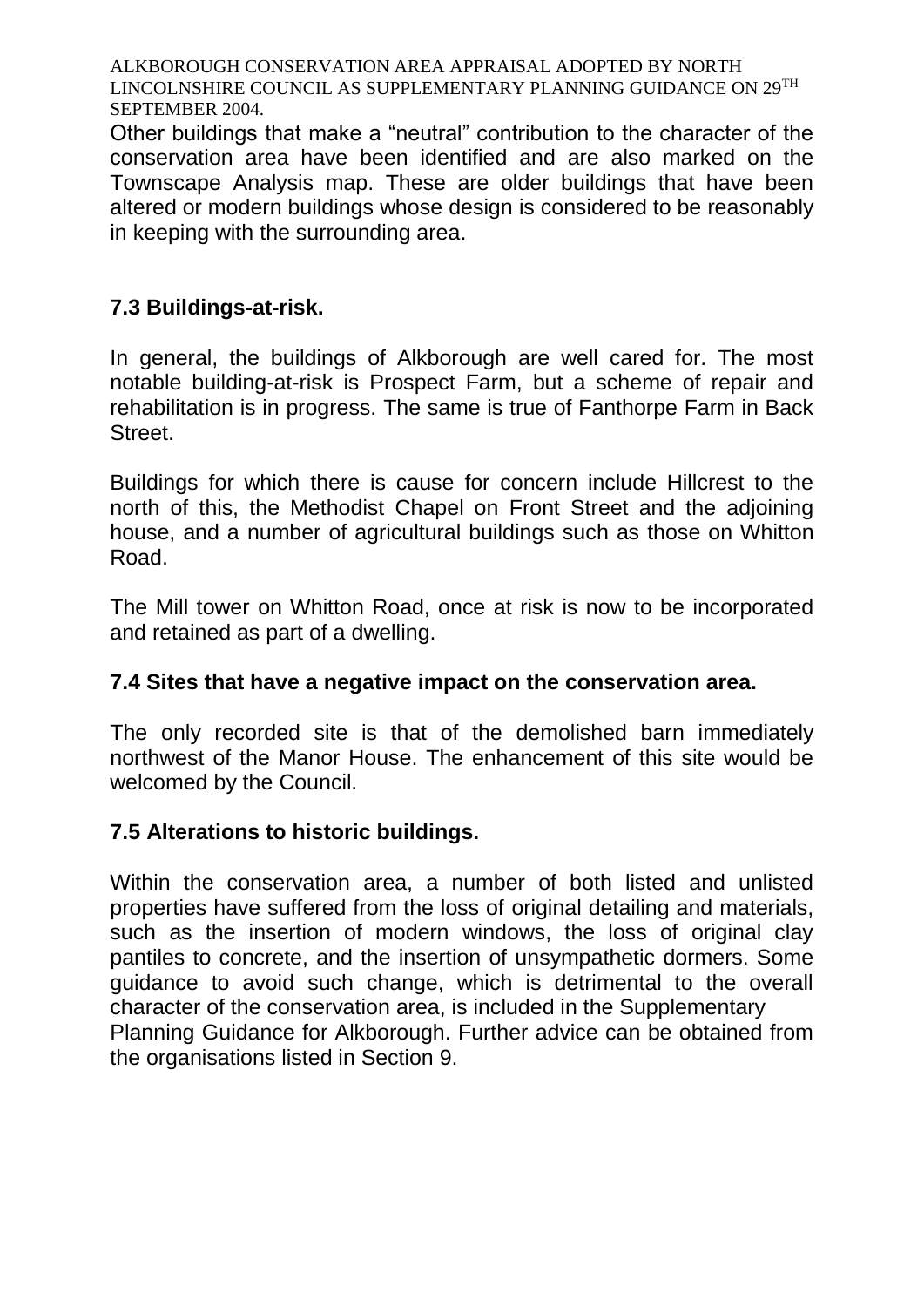## **7.6 New development within the conservation area.**

On the whole, developments over the last 50 years have not been kind to Alkborough. The functional evolution of farming, as seen in steel-framed structures and cylindrical silos, is entirely understandable, but housing developments have brought elements of the town and suburb to the village.

Contrary to the indicators that would come out of any analysis of the conservation area, newer houses have tended to be set back from the street within their plots instead of reinforcing the building line and thus the character. They have brought deeper plans necessitating larger spans and increasing expanses of roofing. They have also introduced non-traditional detailing and materials. Design guidance for any further development is included in the Supplementary Planning Guidance for Alkborough.

## **7.7 Street audit.**

It is evident that street surfaces in Alkborough were never formalized with setts or paving and, in a sense, modern tarmac is a natural successor to the rammed earth and stone that would have preceded it. It is important, however, to note that the edges are also informal and any tendency to define grass verges with modern kerbs would not be an enhancement.

The verges are significant, particularly in Front Street where they are a positive element in the exceptional width between the buildings. As far as possible they should remain simple and green. Occasional punctuation with trees or daffodils is understandable, but any further planting of a permanent all-year-round nature would erode the rural character.

Street furniture is minimal, as it should be in a small village, with just the occasional seat. Overhead wires supply telephone services and, while the effect is not oppressive and the wooden poles provide a mounting for unobtrusive streetlights, it is in the long-term interest of the conservation area for wires to be placed underground.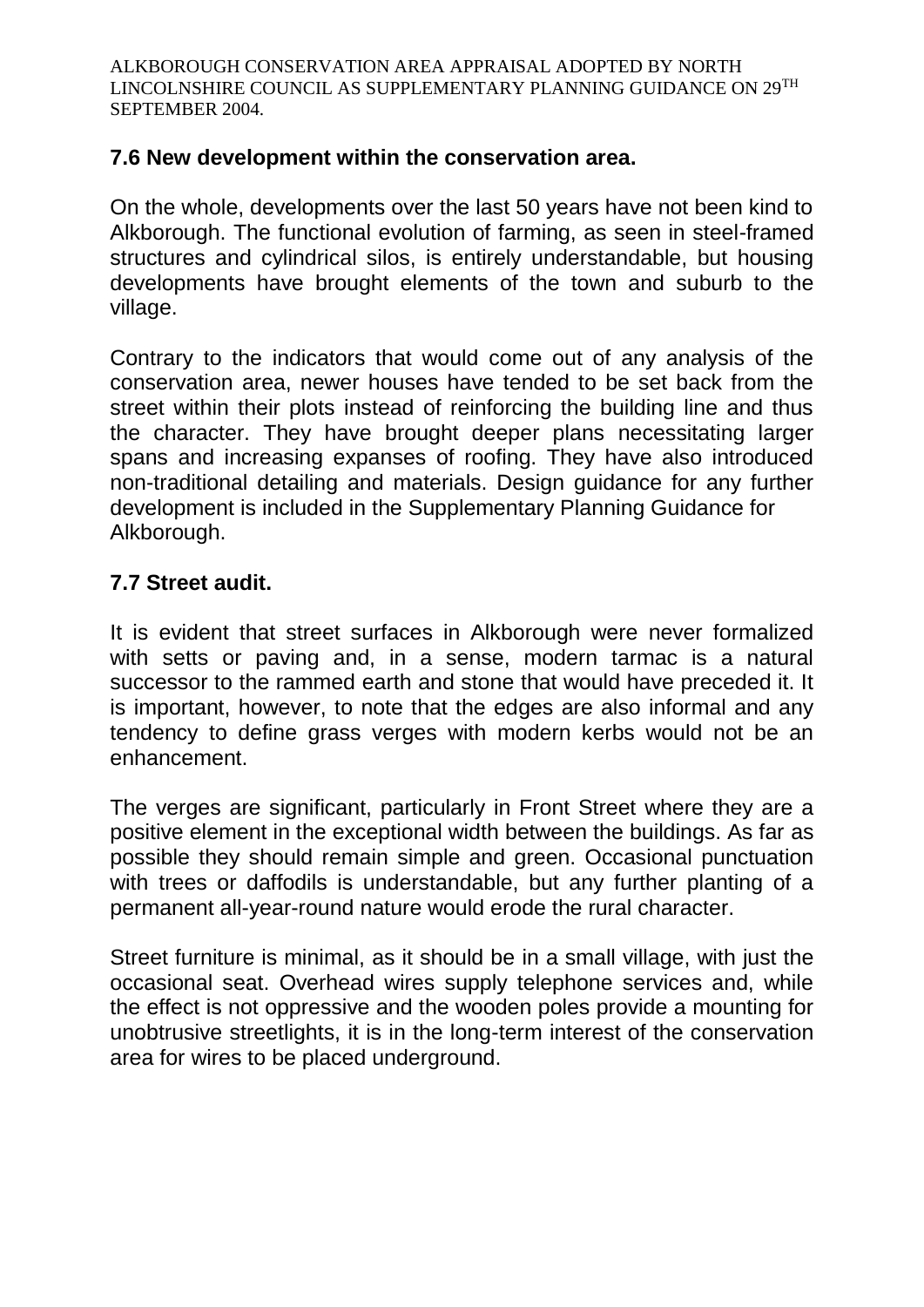## **7.8 Summary.**

• The repair and maintenance of older buildings should be encouraged.

• Guidance should be given on alterations avoiding the use of nontraditional materials and detailing.

• In general, buildings should follow the building line at the back of the pavement.

• New buildings should not be sited on the edge of the scarp slope intruding on views from the west.

• A limited palette of materials – limestone and brick with pantiles or slate – will maintain unity between new and old buildings.

• Maintain the softness of roadside verges by avoiding the introduction of kerbs.

• Avoid further planting of greens and verges.

• Avoid the introduction of uncharacteristic species, such as Leyland Cypresses.

• Gaps between buildings are important for glimpses of trees and views.

• Management of the ageing stock of mature trees is needed.

• There is limited need for specific programmes of enhancement of the conservation area beyond what can be provided in day-to day planning practice.

## **8. Recommendations.**

## **8.1 General.**

This section contains a number of recommendations, which will be subject to public comment before this appraisal is formally adopted by North Lincolnshire Council as Supplementary Planning Guidance.

## **8.2 Buildings-at-risk survey.**

Although only a few buildings in Alkborough were identified at 7.3 above as being in any way at risk, their condition should be monitored and action for their repair should be promoted within a policy across all the conservation areas in North Lincolnshire.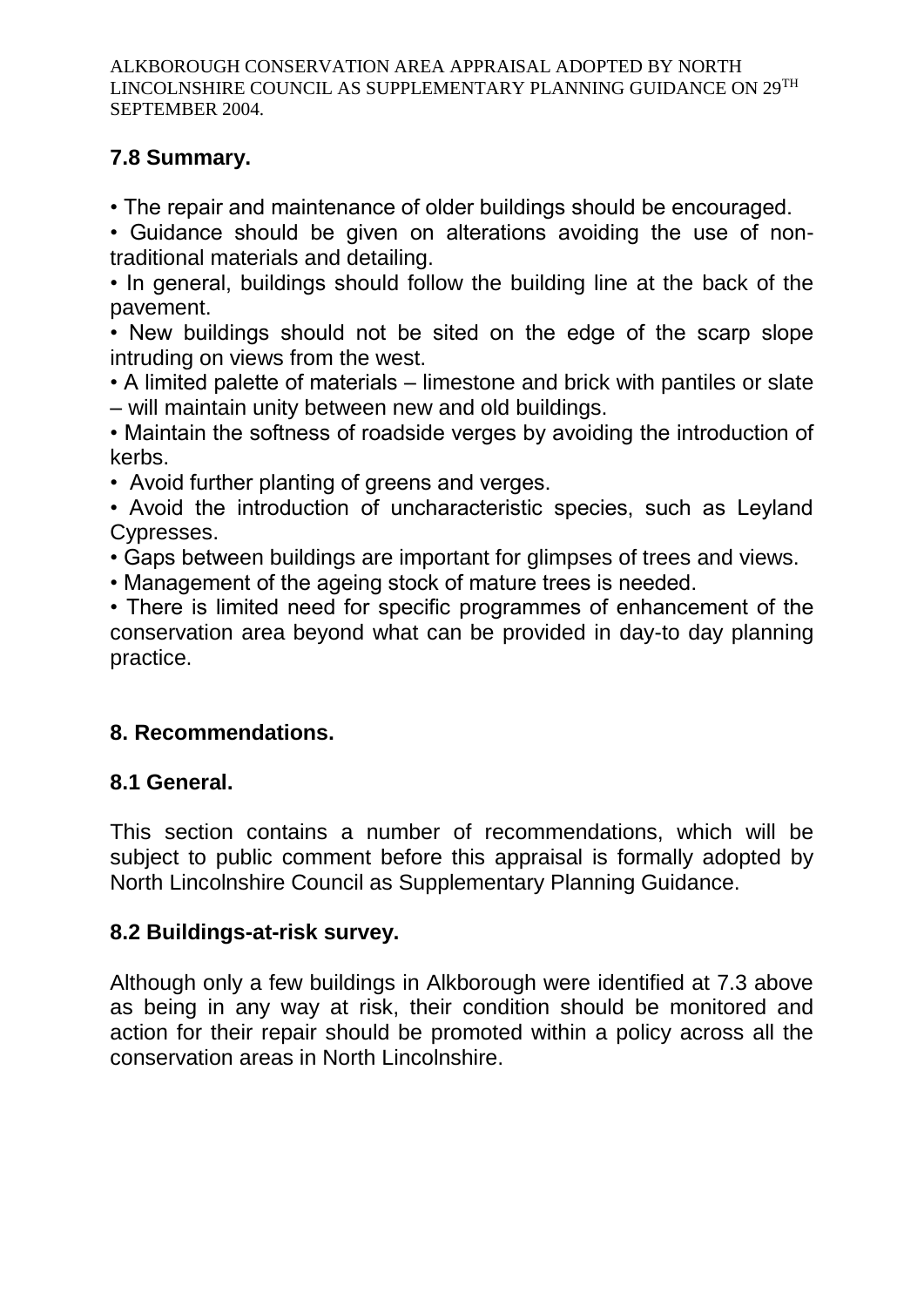## **8.3 Trees.**

The character of the conservation area is heavily dependent on a background of mature trees. Clearly, this is an ageing resource and a management programme would be advisable to ensure continuity through new planting to compensate for natural wastage.

## **8.4 Development control including Article 4 directions.**

## **New development.**

The scope for new development in Alkborough is very limited. Indeed, the opportunities are virtually restricted to the possible replacement of buildings that do not make a positive contribution to the character of the conservation area. Even then, the particular spatial characteristics, noted at 5.4 above and in the analysis, must be safeguarded.

The need has already been noted at 7.6 above for design guidance to address the problems of siting, detailing and choice of materials for new buildings. To an extent this will be provided in the Supplementary Planning Guidance for Alkborough. In addition, however, there is a case for a more detailed guide to principles for design and development control across North Lincolnshire including, particularly, advice on the detailing of traditional door and window joinery.

## **Existing buildings.**

The erosion of the conservation area's character through the use of nontraditional materials and detailing, such as concrete tiles and plastic windows, is a recurrent theme in the analysis of Section 6. Most of these changes are alterations to single dwellings, which are normally permitted development not requiring planning permission.

An Article 4.2 direction has the effect of bringing alterations to the front elevation (such as new windows, doors, painting previously unpainted surfaces, and alterations to roof materials and profiles) under planning control. In Alkborough, an Article 4 direction already applies to the central part of the conservation area, corresponding to the original designation, although there is evidence that it is not necessarily having the desired effect. It is recommended that the Article 4 direction is extended to cover the whole of the conservation area and that the effectiveness of development control practice for such areas is reviewed.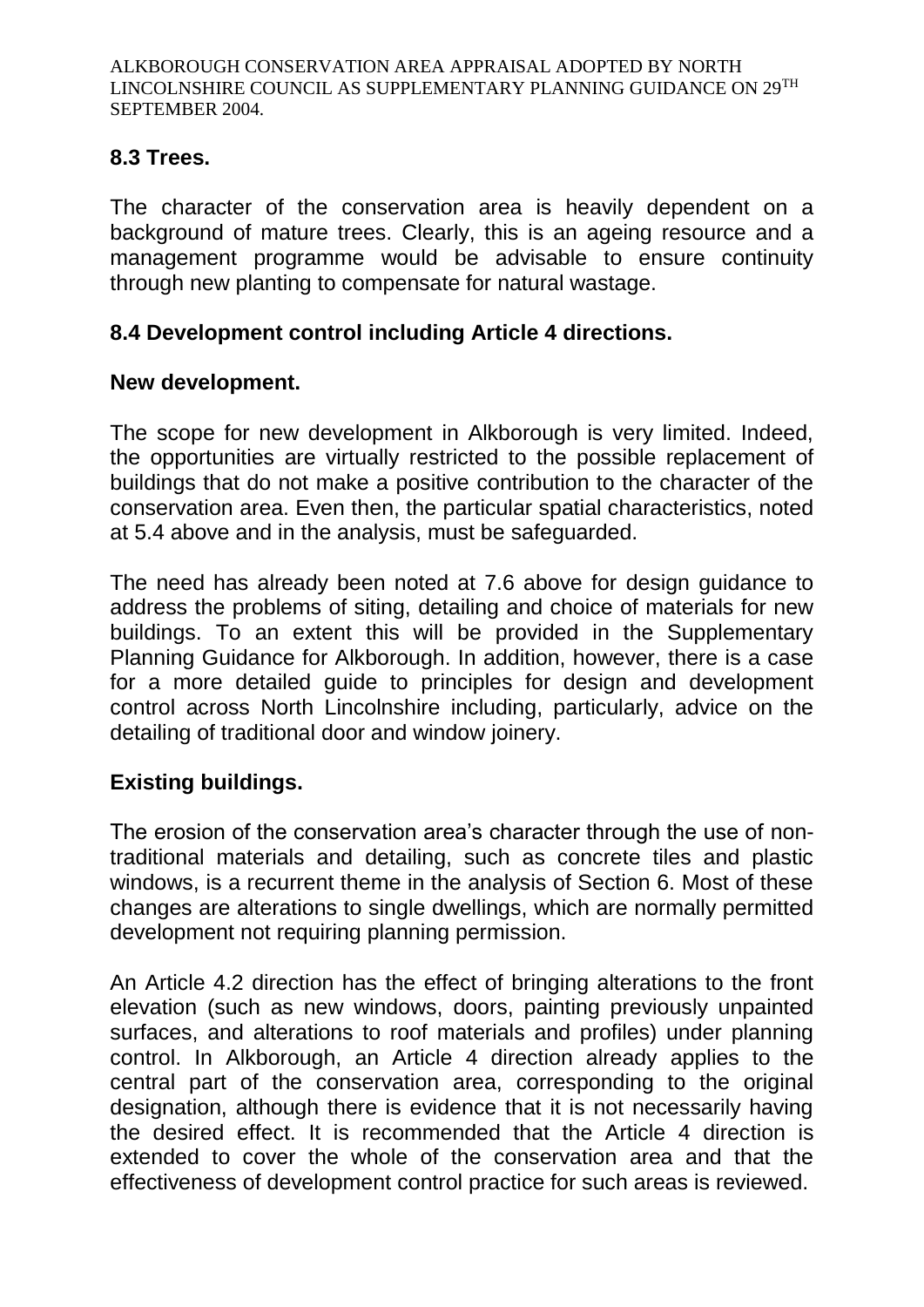## **8.5 Environmental and street improvements.**

The need to maintain the informal character of the public areas, by avoiding kerbs and over-planting, has been mentioned above as has the very simple need to minimise the amount of street furniture in the village. The long-term strategy of the Council is to seek the under grounding of all overhead wires and the removal of telegraph poles in conservation areas. When this is achieved in Alkborough, there will be a need for a street lighting scheme using plain modern fittings mounted on simple columns or on buildings. It will be important for the scheme to observe a lower level of lighting, appropriate to the rural character, rather than an urban brightness.

## **8.6 Alkborough Conservation Area boundary review.**

Following a careful survey of the existing conservation area and its immediate surroundings, two changes are recommended to the existing boundary:

#### **i. Prospect Farm.**

The current boundary cuts across the private garden in front of Prospect Farm. It is recommended that the boundary should follow the public footpath from the spring, at the west of prospect Farm, to the west corner of the garden to Dove View.

#### **ii. Spring Gate Farm..**

The current boundary follows an undefined line that actually goes through a building at the rear of the farmyard. It is also undefined at the rear of Holme Farm. It is recommended that, from Holme Farm, the boundary should turn east to include the Dutch barn and a property called Butts Hill and then northeast to join the existing boundary as it meets Huteson Lane.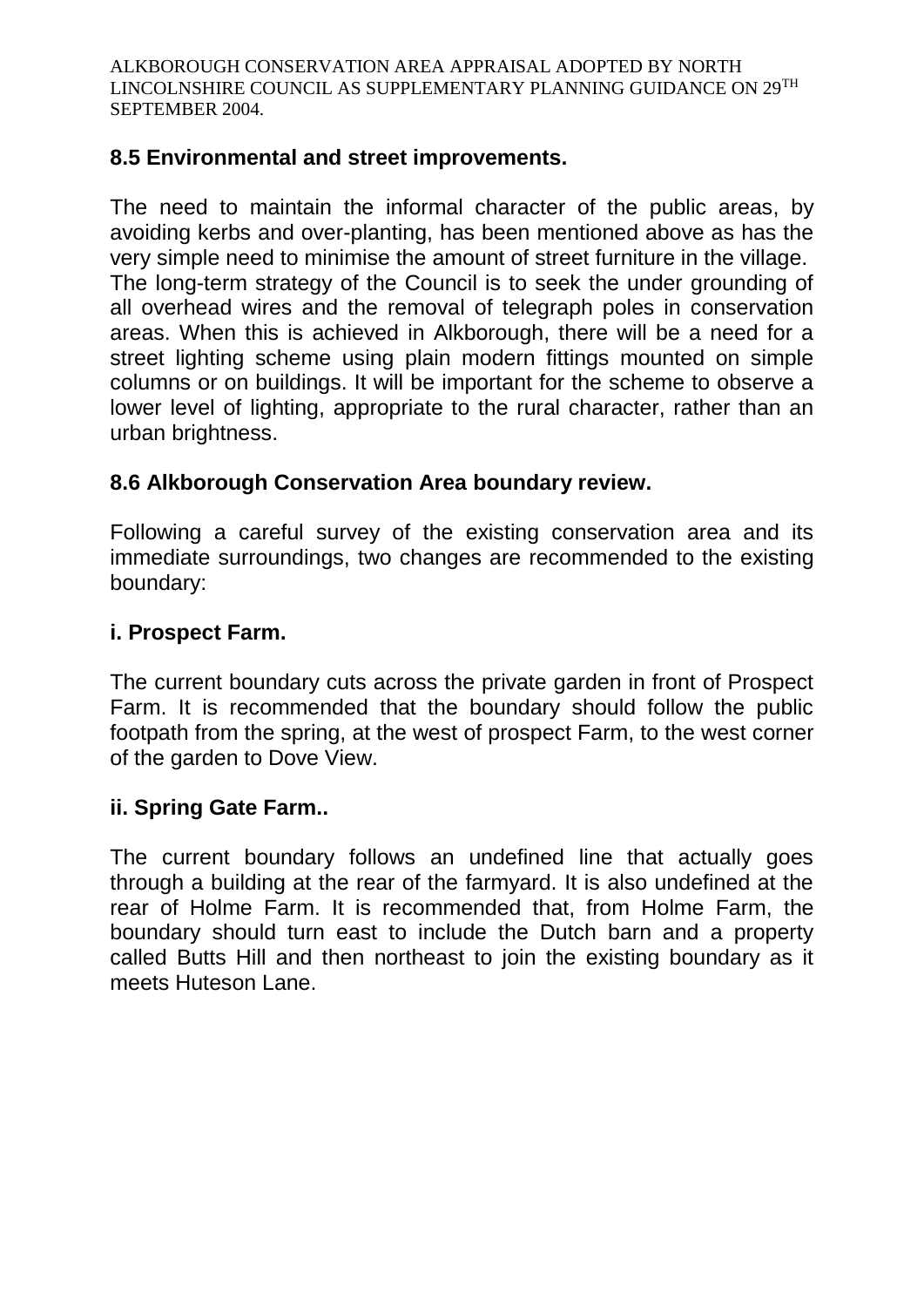#### **9 Useful names and addresses.**

#### **For further information on the Alkborough Conservation Area, contact Edward Rycklak in the Environment Team on 01724 297396, or write to:**

The Environment and Public Protection Department, North Lincolnshire Council, Church Square House, P O Box 42, Scunthorpe, North Lincolnshire DN15 6XQ.

### **For further information on the history and archaeology of the village, contact:**

The Sites and Monuments Record North Lincolnshire Museum Oswald Road **Scunthorpe** DN15 7BD Telephone: 01724 843533

#### **For further information relating to listed buildings and conservation areas, contact:**

English Heritage, 23 Savile Row, London W1X 1AB. General telephone inquiries: 020 7973 3000 Customer Services 020 7973 4916.

#### **For detailed advice on repairing and restoring Georgian houses, contact:**

The Georgian Group, 6 Fitzroy Square, London W1P 6DY. Telephone: 020 7377 1644